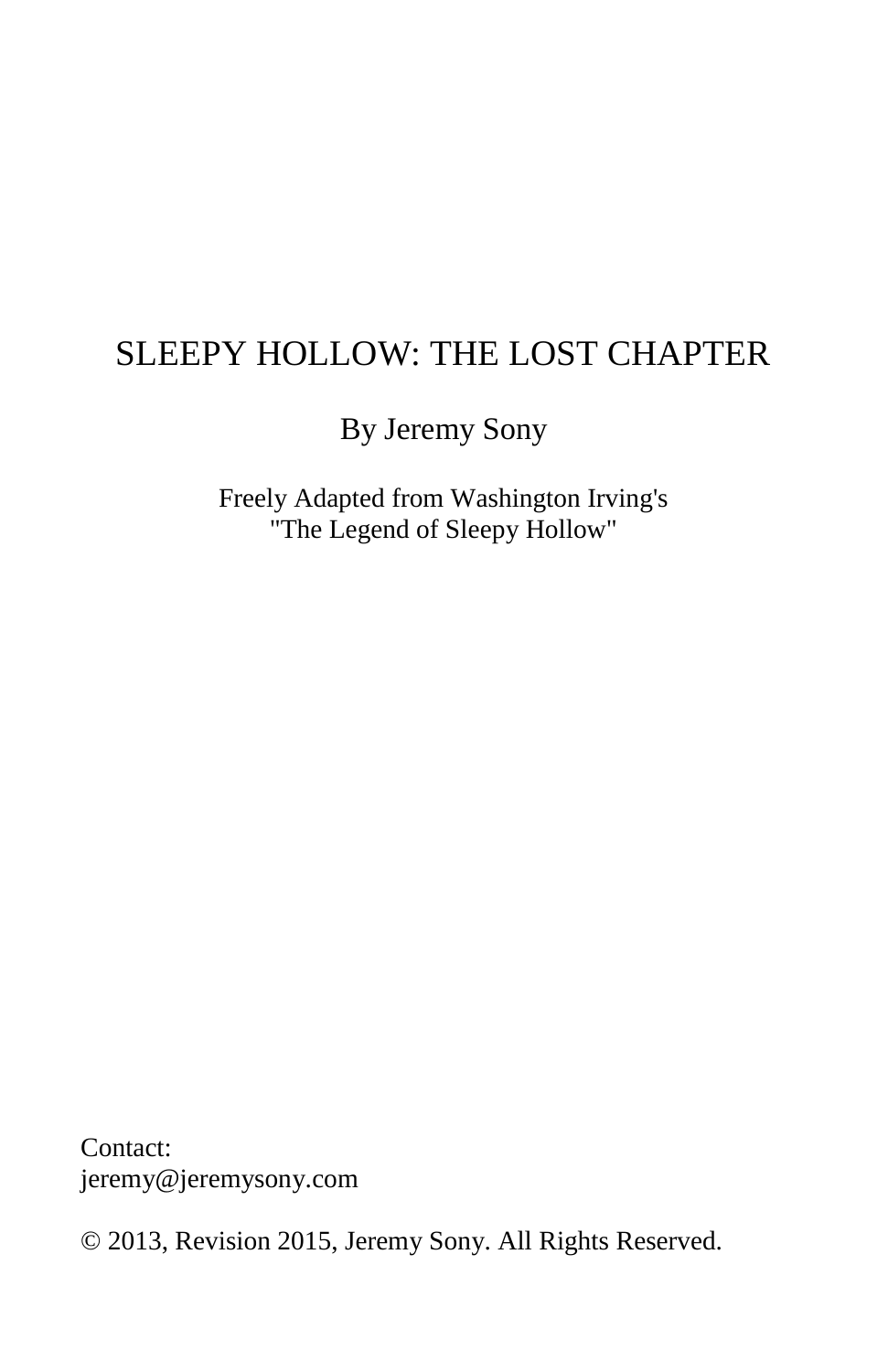# **CHARACTERS**

HANNA DE DAPPERE (16)

ABIGAIL SEYMOUR (20s)

ICHABOD CRANE (30s)

BROM VAN BRUNT (20s-30s)

KATRINA VAN TASSEL (20s)

NATHANIEL VISSER (Student)

SAMANTHA VERSTANDIG (Student)

CATHERINE MILLER (Student)

ROSE MOLENAAR (Student)

PETER DEVALCK (Student)

SUSANNA KONING (20s-30s)

SARAH VAN BRUNT (20s-30s)

JOSEPHINE KONING / DIEDRE VAN HART (40s-50s)

MARGRIET GELDERLAND / ELEANOR VAN TASSEL (40s-50s)

HANS VAN RIPPER / BALTUS VAN TASSEL / HORSEMAN (40s-50s)

# TIME & PLACE

1790, shortly after Ichabod Crane's disappearance; and 1800. Sleepy Hollow, New York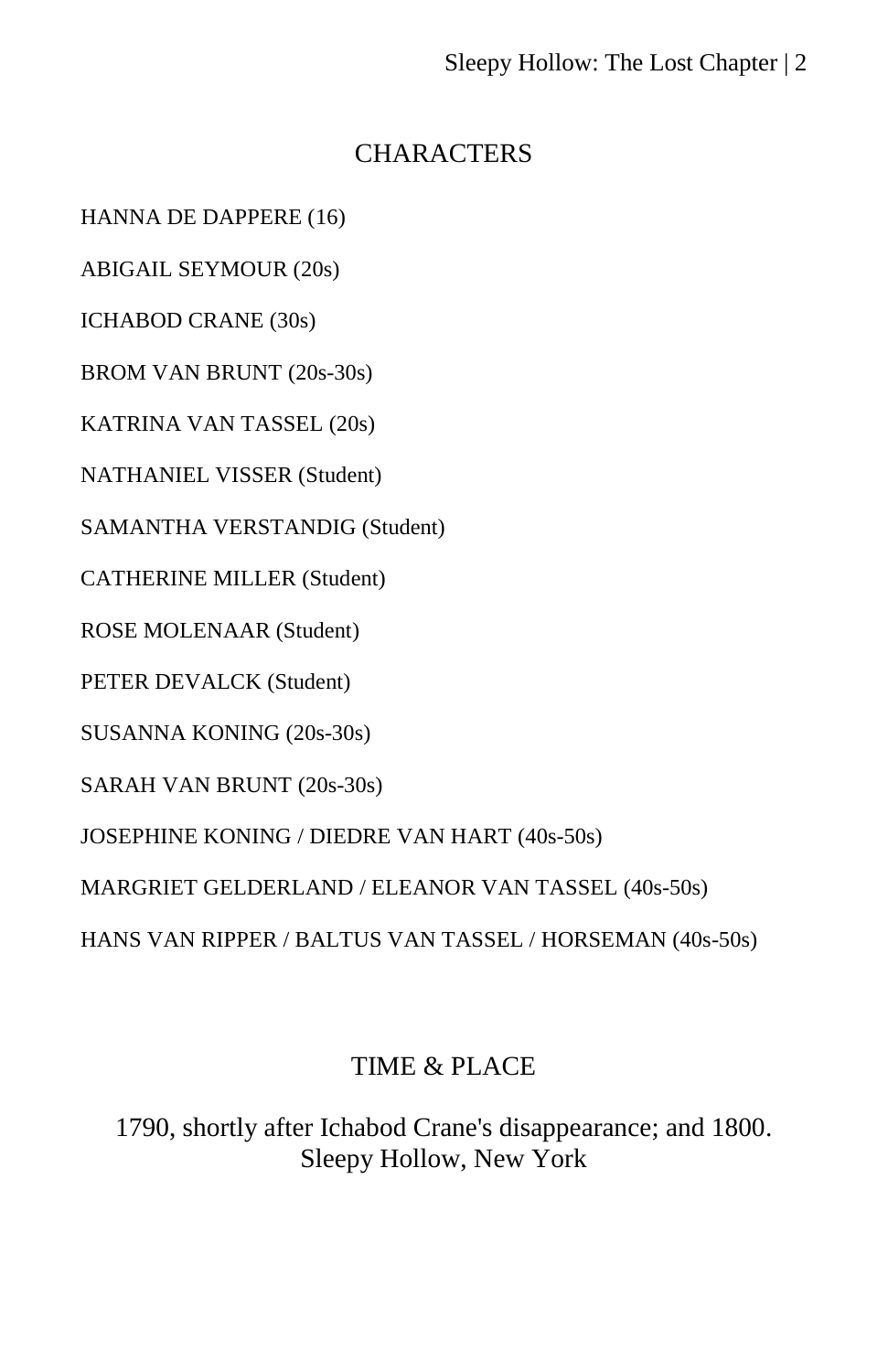# NOTES ON CASTING

Hanna is around 16. Other student ages are flexible (recommend ages 10-16; or they can all be teens. Hanna is always the oldest).

Doubling: The play is designed to work with doubling (using 15 actors) solely for economy; if you want to cast each part, you can.

Diverse casting is encouraged. The play lives in 1790; we do not.

Character ages are just that: *character* ages. Don't let this limit you in casting. This play has been performed by adults alongside youth actors, as well as a full youth cast (ages 8-19) playing all the roles.

# ...AND ONE MORE THING TO REMEMBER

This play is freely adapted and inspired by Washington Irving's famous tale of Ichabod Crane and the headless horseman as told in *The Legend of Sleepy Hollow*. When Ichabod Crane went missing in Sleepy Hollow on that fateful night in 1790, it was thought that to be the end of the story; but Ichabod Crane wasn't the only schoolteacher to come to Sleepy Hollow. *Sleepy Hollow: The Lost Chapter picks up in the final pages of Washington Irving's classic,* revealing a previously untold piece of the legend.

SLEEPY HOLLOW: THE LOST CHAPTER was originally produced by Street Theatre Company's ClassAct Dramatics under the title "Ichabod: Missing in Sleepy Hollow". It premiered on October 4, 2013, in Nashville, Tennessee; Artistic Director, Cathy Street; Directed by Elaina McKnight Shaver.

Winner of the Playhouse Nashville 2013 Playwriting Contest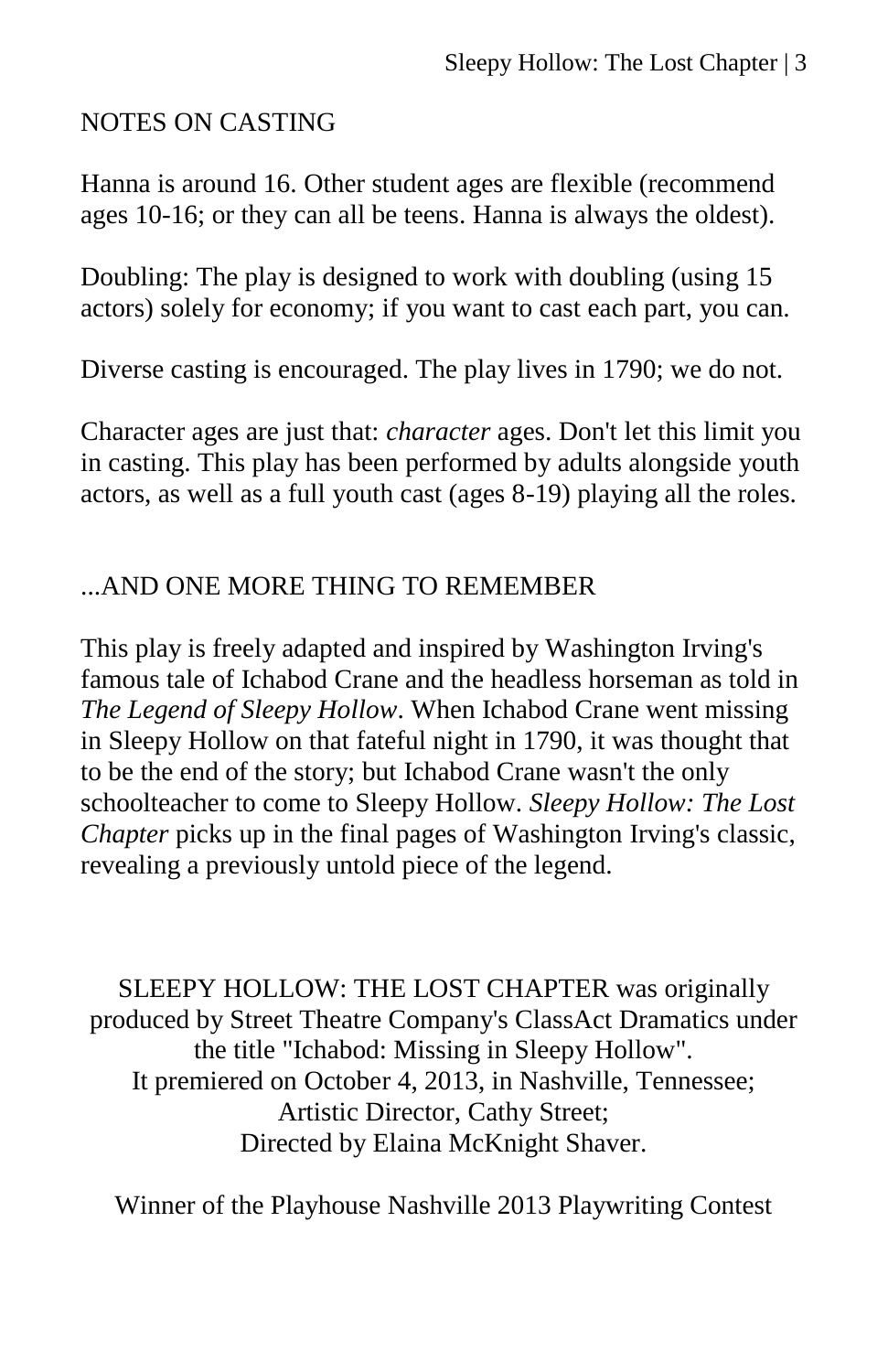# **SCENE ONE**

*The glowing faces of jack-o-lanterns fill the stage. Centered among them, is HANNA. She's in the middle of telling a story.*

HANNA: The horseman appears! Headless and vile! His steed snorts fire and scorches the earth where it treads. His blade is like ice!

*(From the darkness around the jack-o-lanterns.)*

SAMANTHA: Ice?

HANNA: Yes, ice. His blade is like ice and cuts right through you. SAMANTHA: Ice is not scary.

HANNA: It is when it cuts off your head.

(*LIGHTS rise around HANNA and we see a group of school children --- PETER, SAMANTHA, CATHERINE, NATHANIEL,* 

*and ROSE --- sitting with their jack-o-lanterns. There are a couple of BENCHES and stacks of BOOKS on the ground. We are in the Sleepy Hollow SCHOOL HOUSE. It's unkempt. It's also early evening and these students shouldn't be here.)*

NATHANIEL: I don't think we should be talking much about this. HANNA: Are you afraid of the horseman, Nathaniel?

NATHANIEL: Aren't you?

HANNA: No.

CATHERINE: Hanna's not afraid of anything.

HANNA: Thank you, Catherine. Especially not some silly ghost story made up to frighten children.

NATHANIEL: My father says the Hessian's quite real.

CATHERINE: Your father says quite a few things.

NATHANIEL: He said the Hessian came for Mr. Crane. He said the horseman took his head right from his body and carried it off. HANNA: Then where's Mr. Crane's body?

NATHANIEL: It's without its head is where it is.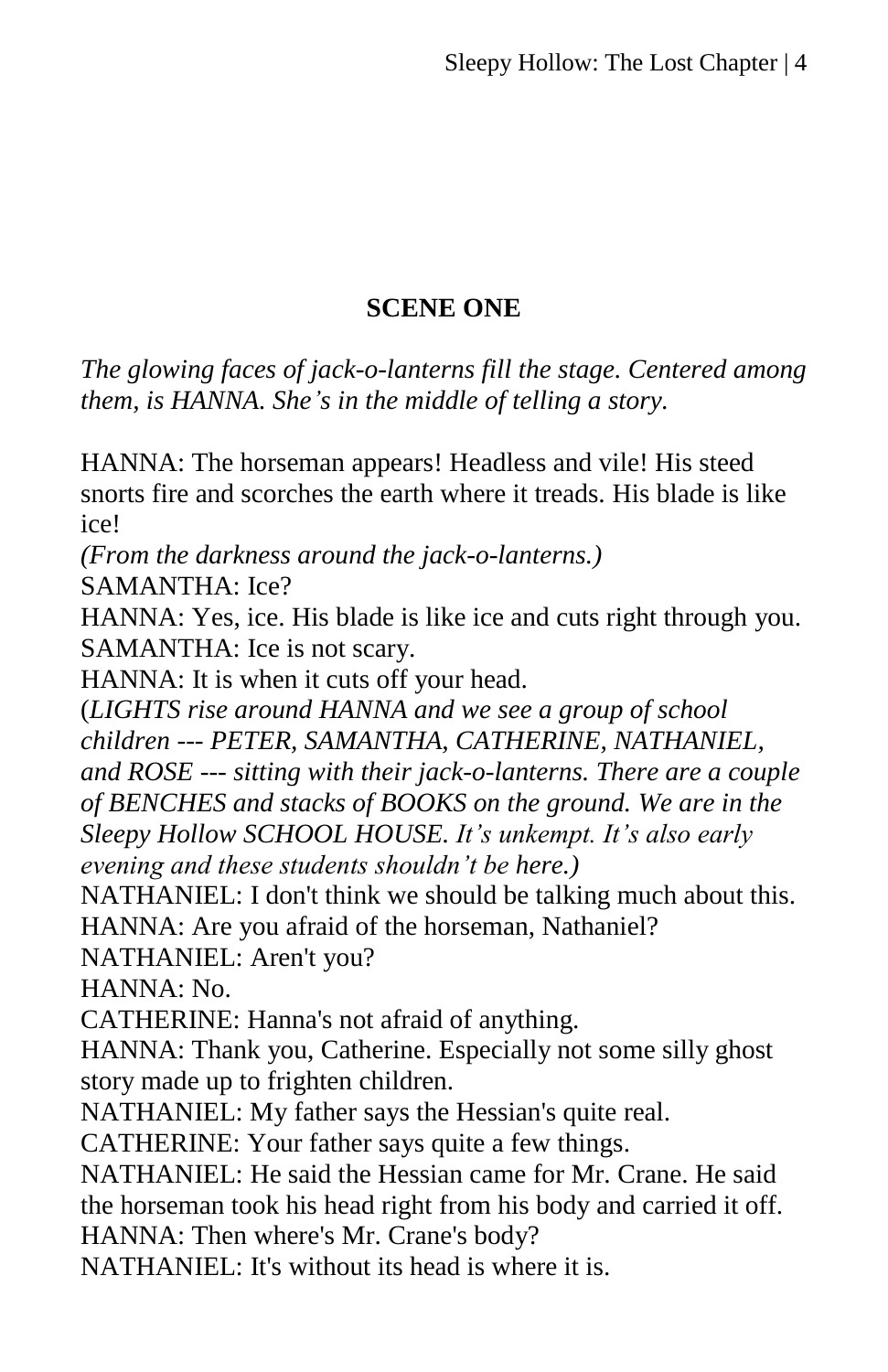ROSE: My mom says the horseman took that too.

HANNA: He only takes the heads.

ROSE: But maybe this time he took him all.

HANNA: No, you're getting it quite wrong. The Hessian is headless and thus when he comes for you, he only takes your head. ROSE: I thought you said you don't believe in ghost stories.

HANNA: That is absolutely correct. I don't believe in ghost

stories. Yet, you need to make sure the story is accurate. There's

little use going on about things that make little or no sense.

ROSE: I like things that make no sense.

CATHERINE: Is that why you like Peter?!

ROSE: Catherine Miller, you stop talking right this moment.

HANNA: Agreed. Everyone who is not me, please refrain yourself from the conversation. I am telling you a story. Now where was I?

NATHANIEL: But Mr. Crane isn't a story --- he's our teacher. SAMANTHA: He was our teacher.

PETER: He wasn't a good teacher.

SAMANTHA: He wasn't a good teacher? What do you know,

Peter, about being a good teacher? I think he was quite good indeed. Mr. Crane can't help it if you didn't learn your numbers. PETER: He was mean and doted on Katrina van Tassel a bit too much if you ask me.

HANNA: Ichabod Crane is not the point of this story.

PETER: I think Mr. Crane would beg to differ. It's his head that was taken off that bridge.

NATHANIEL: It wasn't on the bridge, it was near it. The one at the edge of the village? The horseman can't cross that bridge, it's a church bridge, it makes it safe.

HANNA: You know pretty much everything there is to know about the horseman, don't you Nathaniel?

NATHANIEL: Only what my father tells me.

HANNA: Did he tell you that the horseman takes people in threes? NATHANIEL: He does?

HANNA: Oh yes. He very much does. The horseman needs to take three people's heads.

NATHANIEL: Three?

HANNA: Three. Every year. And Ichabod Crane... if he took him, was the second. You see, my father shares secrets with me too.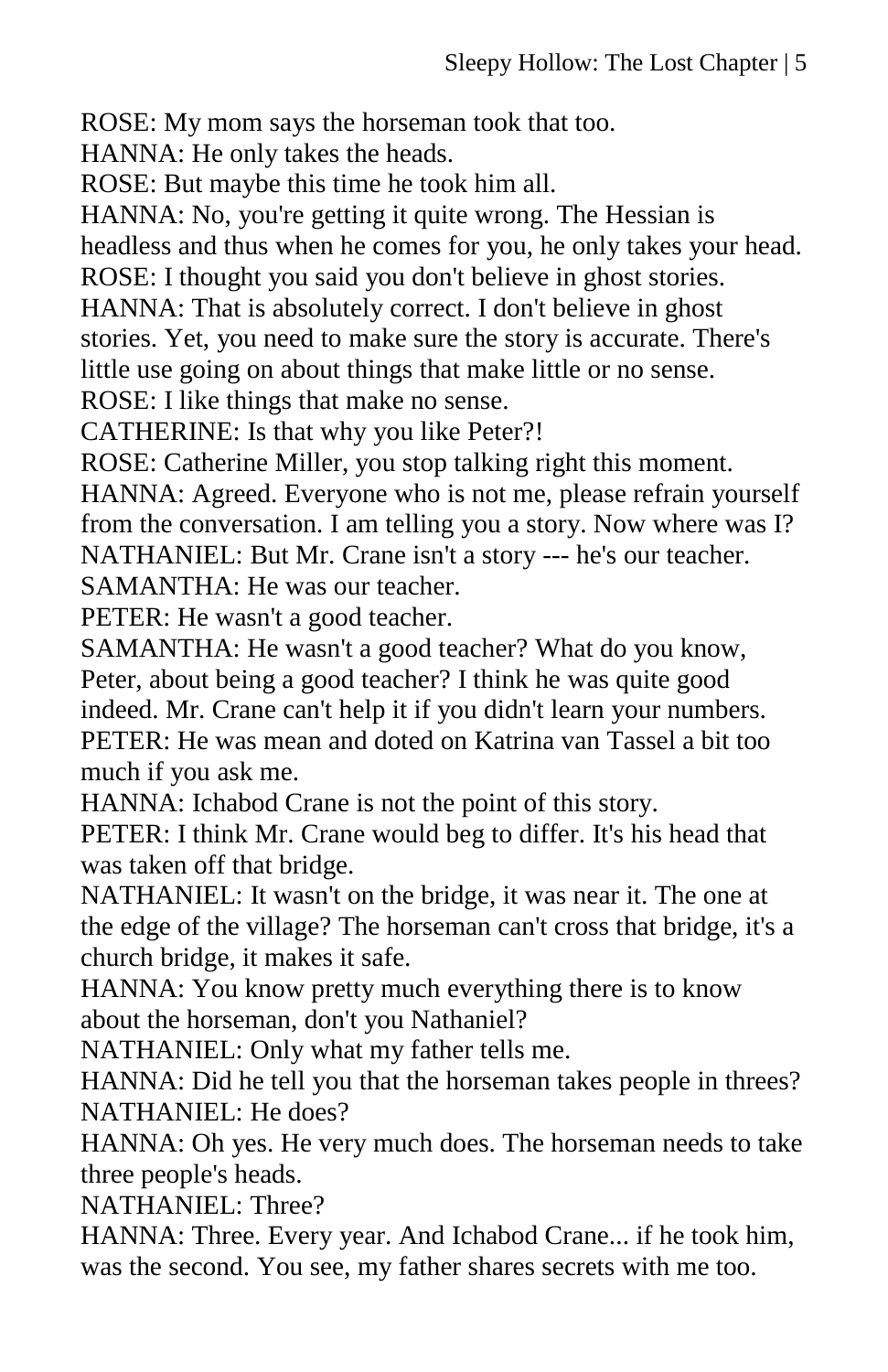SAMANTHA: What secrets could he have possibly shared with you?

HANNA: The secret that this story about the Hessian, about the headless horseman that haunts these woods, who needs to claim three heads every year to appease its own tormented soul... That this story is very real. I've seen the hoof prints.

SAMANTHA: That's a complete and utter lie.

HANNA: It's nothing of the sort. It's complete and utter truth. The hoof prints of his steed, burned into the very earth upon which it stood. On our land. Forever scarred by its sheer evil.

CATHERINE: It's not simply a ghost story then? You've seen it? HANNA: I have said, repeatedly, that I do not believe in ghost stories. But I do believe that the Hessian still rides.

SAMANTHA: You're trying to properly frighten us, Hanna. HANNA: That's quite obvious, yet is doesn't make what I'm saying any less true. Look what happened to Mr. Crane.

ROSE: Hanna, you said Mr. Crane was the second person taken. HANNA: Taken this year, absolutely.

PETER: Then who was the first?

SAMANTHA: Nobody, absolutely nobody was taken away by horseman.

HANNA: Yet there was a disappearance, wasn't there? A boy. The orphan from New York City---surely, you remember. Visiting family when the horseman snatched him up in the night.

SAMANTHA: He was a grave robber caught thieving in the church cemetery and taken to Tarry Town.

HANNA: A grave robber? Yes. Taken away to Tarry Town? That is a good story from the grown-ups. What if the orphan boy went thieving in the wrong grave and found his head lopped off with one clean blow of the horseman's blade? A blade that next claimed Ichabod Crane? That blade is hungry now, looking for another head to chop. He stalks the woods at night, waiting for wandering travelers and lost little boys and girls to cross his path.

*(In the darkness behind HANNA, one of the Jack-o-lanterns rises and moves towards her as if on an invisible body. The school children begin to back away from her.)*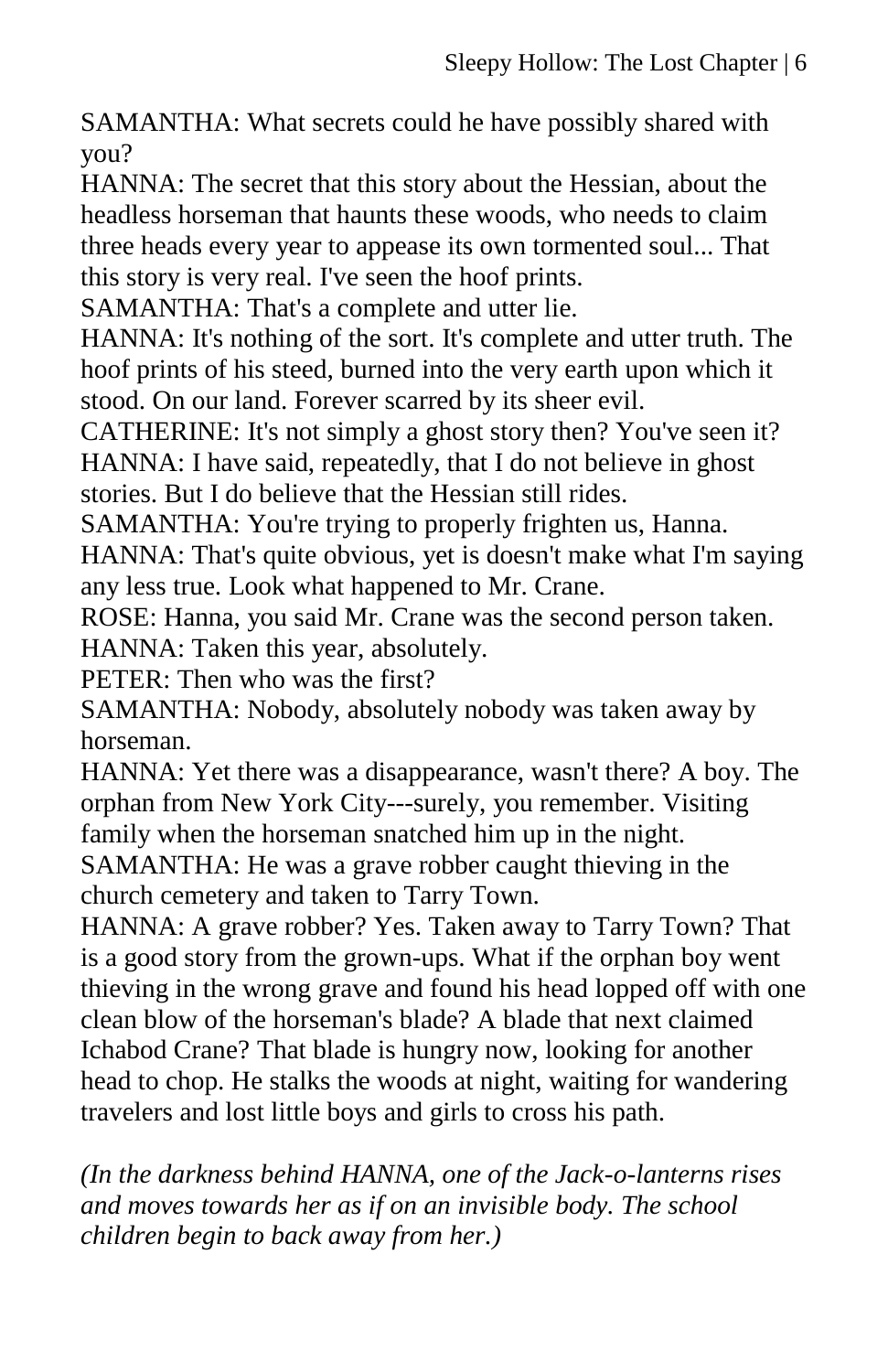HANNA *(Cont'd)*: The Hessian's great horse, a devil-beast with red glowing eyes, can be heard at night, galloping along, searching for a fresh head, a new victim, to sate the horseman's appetite. *(The jack-o-lantern creeps closer.)* So when the horsemen returns --- will he return for you?!

JACK-O-LANTERN: No! He'll return for you!

*(HANNA screams and dives into the huddled group of school children, who all scream with her. The jack-o-lantern drops down, revealing ABIGAIL -- a young woman, too old to be a student.)* ABIGAIL: Might I inquire as to what's going on in my school house?

HANNA: You nearly scared my wits out.

ABIGAIL: Only nearly? Then I ought to have tried a bit harder. CATHERINE: Your school house?

ABIGAIL: My name is Abigail Seymour; I am the new school mistress.

SAMANTHA: But we always have a school master.

ABIGAIL: Yes, well you don't any longer.

NATHANIEL: The Hessian took him.

ABIGAIL: Is that the headless horseman that -- I'm sorry, we've skipped right over introductions. You, the storyteller -- what's your name?

HANNA: I'm Hanna.

ABIGAIL: It was a lovely story, Hanna. If not a bit graphic. My apologies if I frightened you. It was all in good fun.

NATHANIEL: We should not speak light of such things.

ABIGAIL: You're quite right; that's not setting a proper example.

It's late and the school house should be closed. You all need to head home. We'll begin your new lessons in the morning. We'll do proper introductions then, after we clean. This place is quite...disheveled.

*(The children each take a jack-o-lantern and collect their belongings.)*

HANNA: You shouldn't reprimand the others.

ABIGAIL: For the disarray? Why? Was that Mr. Crane's doing? HANNA: For being in the schoolhouse after-dark.

ABIGAIL: Oh, I see. That should fall on you? That's quite noble. HANNA: This was all my idea. The gathering, not the mess.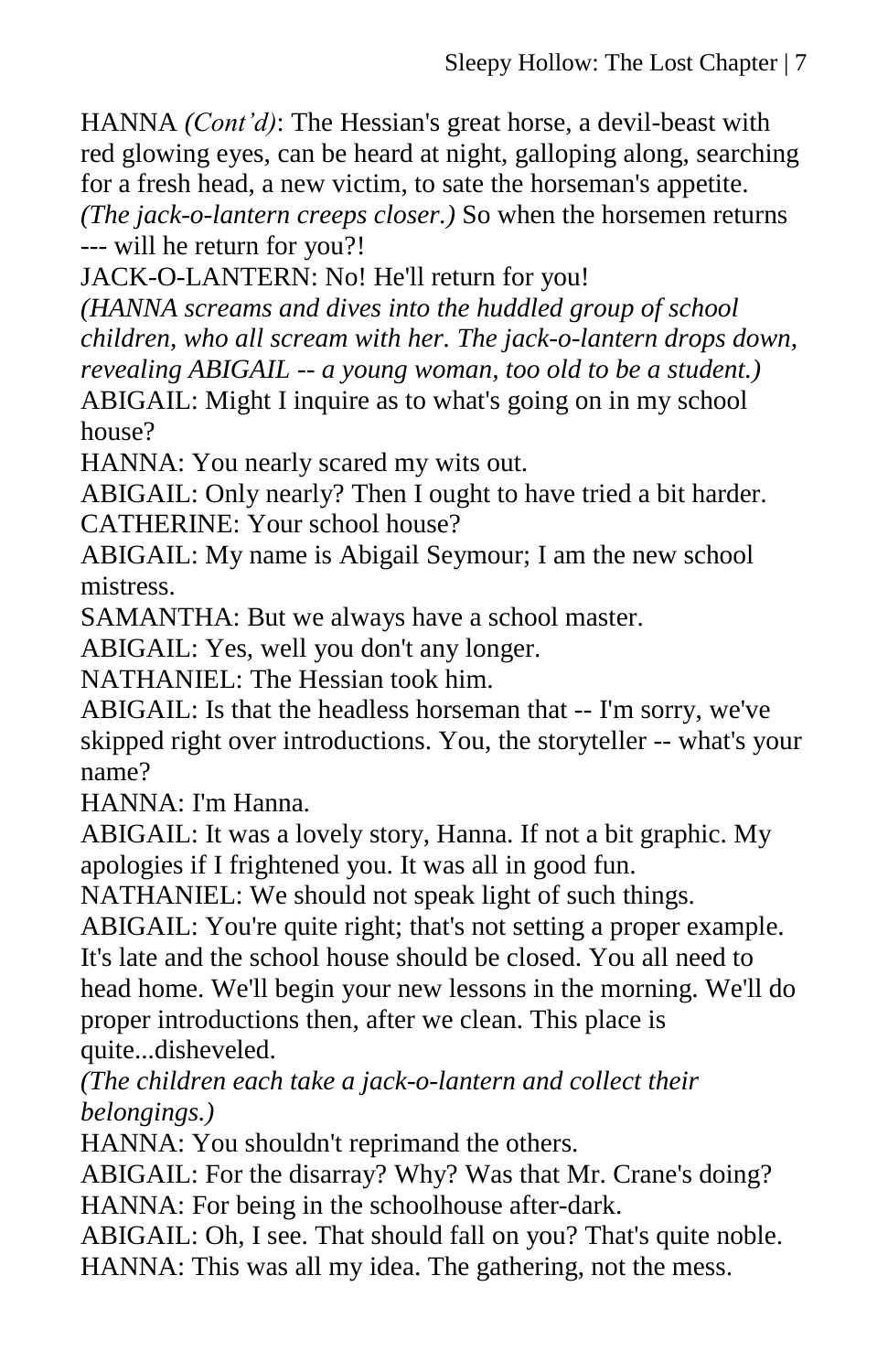ABIGAIL: There was no trouble to be had. I'm not your school mistress just yet, so I'll forgive you wanting to tell ghost stories. HANNA: It wasn't a story.

ABIGAIL: A horseman without a head, galloping about? That is, nearly by definition, a story.

NATHANIEL: No, it's quite true! You shouldn't walk home alone tonight.

HANNA: That's Nathaniel. He's scared of everything. Rose, Peter. Catherine's the nice one and Samantha there will do everything you tell her.

SAMANTHA: Hanna, that's not polite to say! Ms. Seymour, I'm not weak willed.

ABIGAIL: I never conjured anything of the sort.

SAMANTHA: I'm well-behaved.

ABIGAIL: A trait that most adults readily enjoy.

NATHANIEL: You'll hear the galloping first.

ABIGAIL: The galloping?

CATHERINE: No, the wind. Rustling. Then the animals will go quiet.

NATHANIEL: It will get cold, like death's touch down your back. ABIGAIL: You're trying to scare me because I'm new to Sleepy Hollow.

HANNA: You're not at all curious as to why Mr. Crane disappeared on us, Miss?

ABIGAIL: Mr. Crane? Mr. Ichabod Crane? From the few reports I've heard from the town council, he abandoned his post here and returned to, from wherever he came.

SAMANTHA: There, you see, Hanna. Your horseman isn't nearly so frightening as you tell it.

NATHANIEL: Yet he took him, the horseman, he took Mr. Crane's head.

ROSE: He took all of him.

ABIGAIL: Well that just doesn't make much sense.

NATHANIEL: It doesn't?

ABIGAIL: I was listening to Hanna's story; she said he only takes the heads, because that's what he's lacking. If he took Mr. Crane in whole, your Horseman would be lacking in everything.

HANNA: Then the horseman didn't take Ichabod Crane.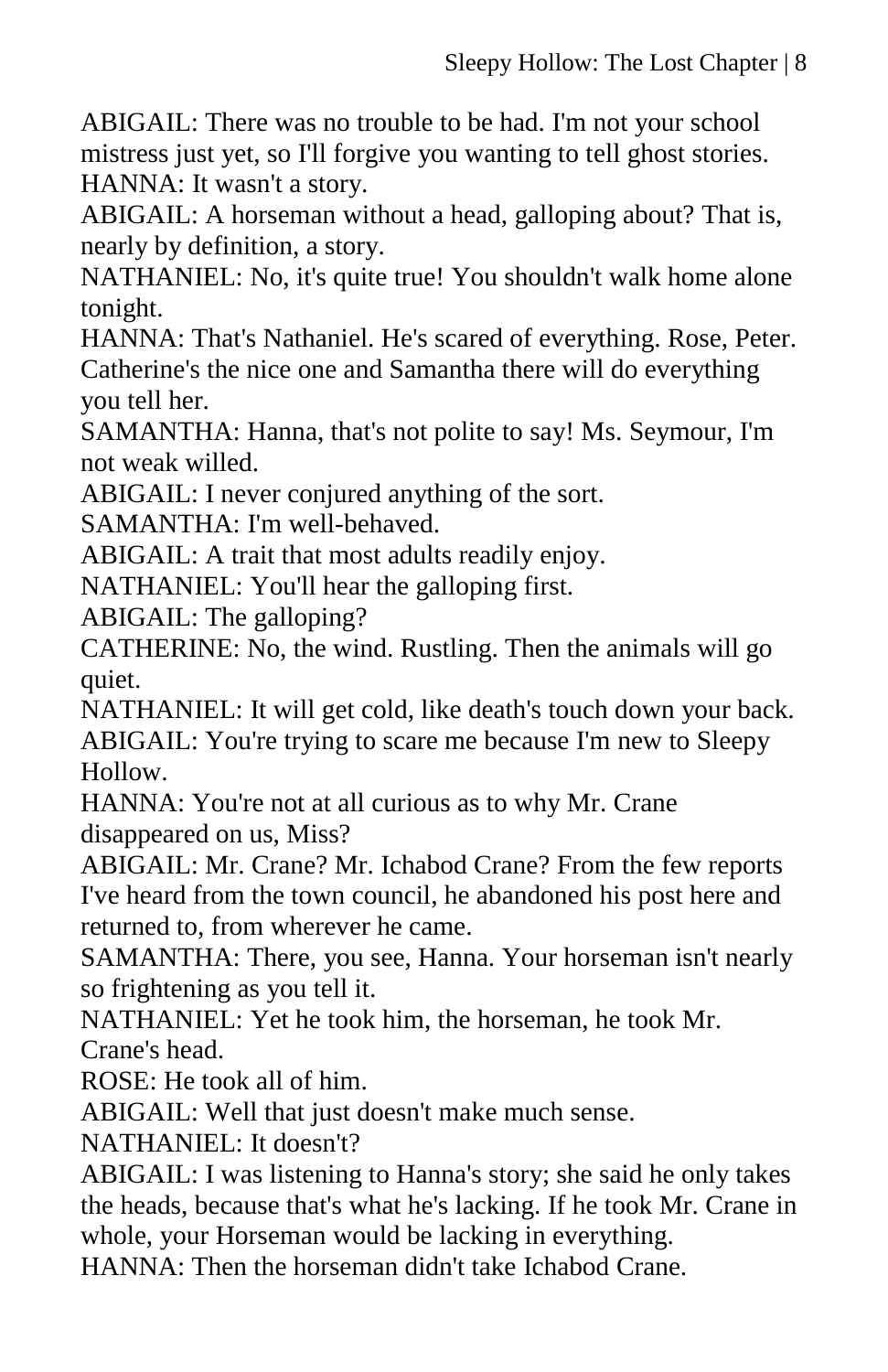ABIGAIL: A sensible conclusion. Thank you, Hanna. Now truly, you must be getting home before your parents begin to worry.

*(ABIGAIL picks up some loose books and stacks them on the benches.)*

HANNA: However, if it wasn't the Hessian, then I think it's safe to assume that something worse happened to Mr. Crane.

ABIGAIL: Worse than having one's head removed by a headless monster on horseback?

HANNA: People aren't prone to disappearing without a trace. *(Abigail stops, picking up a NECKLACE.)*

ABIGAIL: It happens all the time. Does this belong to one of you or one of your friends?

SAMANTHA: I've never seen it before. It's a lovely necklace. CATHERINE: May I have it?

ABIGAIL: If it's not yours, I ought to hold onto it until we know for certain that it has lost its owner. I would hate for someone in the village to see you with it and think you stole it. Hanna? The necklace?

HANNA: Please don't distract me, I'm thinking of something. *(ABIGAIL pockets the necklace.)*

ABIGAIL: What is it that troubles you, Hanna?

HANNA: Something wicked must have happened to Ichabod Crane, I'm quite certain, not because he was after Katrina van Tassel and not because of some headless spectre, but because he was the school master; that must be it. So if you're not careful,

Abigail Seymour, something wicked may happen to you as well! ABIGAIL: So my choices are something completely wicked -- not related to the supernatural -- happened to Mr. Crane, or that he was taken in the night by a ghoul?

SAMANTHA: Yes, those seem to be your options.

CATHERINE: No one found his head. Or his body. He's simply missing.

ABIGAIL: Ah, then it must be sinister undoings in Sleepy Hollow. PETER: What are undoings?

ABIGAIL: Nothing to worry yourself about. Perhaps Mr. Crane isn't missing, perhaps he simply left town. And if he didn't have his head, perhaps it was lowered in shame because his students had declared mutiny and he was ineffective.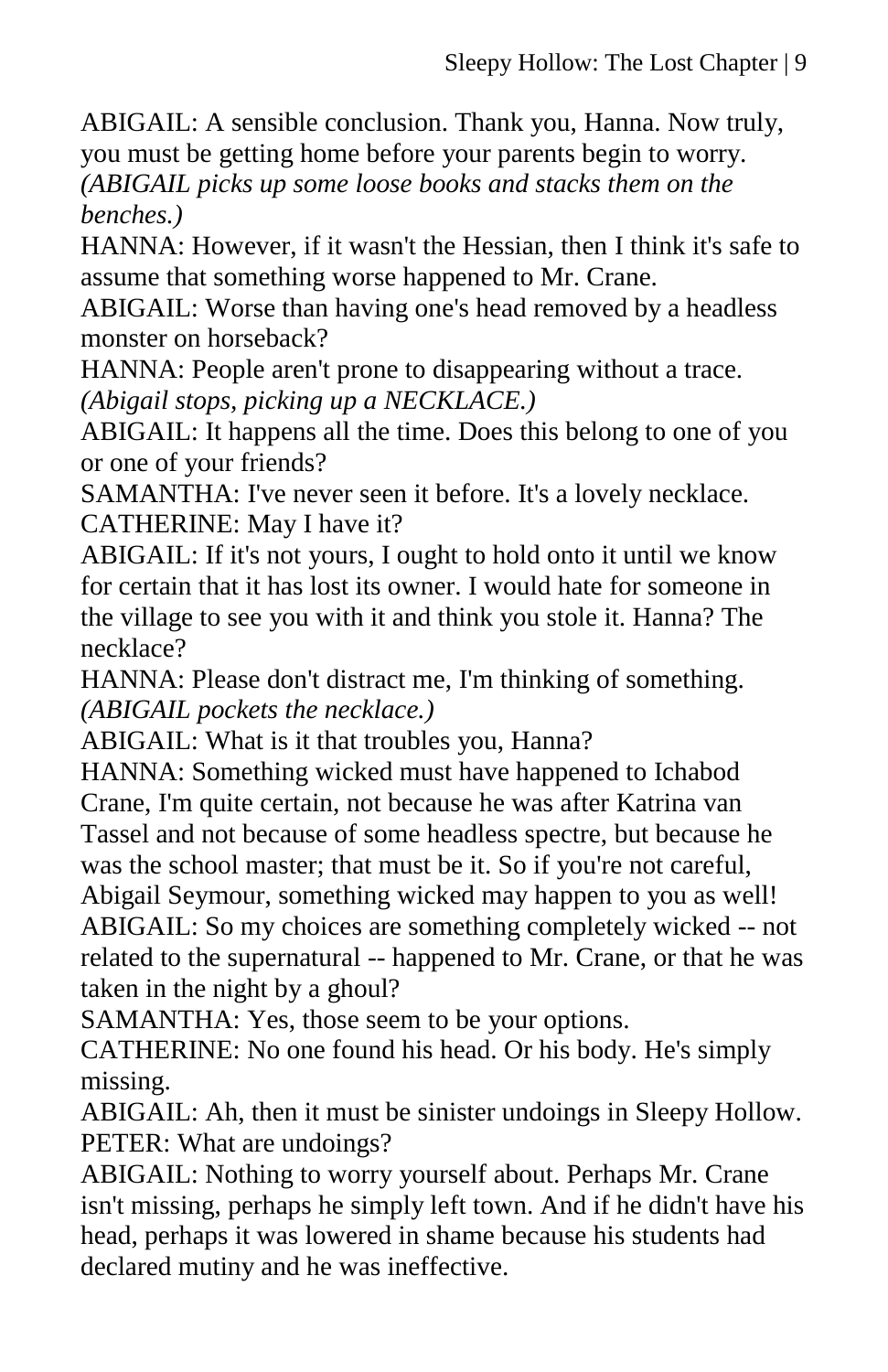HANNA: You don't believe me. He could be in trouble.

ABIGAIL: I believe what I can see and what I see are students who may need a lesson in respecting their new school mistress. NATHANIEL: It won't hurt too much will it?

ABIGAIL: Hurt? No, learning doesn't hurt, Nathaniel.

HANNA: That quite depends on how you define learning. In my experience, there are some harsh interpretations.

*(ABIGAIL glances around the room and sees it -- on the wall or in the shadows -- a ferule; a stick, about three feet long, like a thin cane or switch.)*

ABIGAIL: That ferule there, was that Mr. Crane's?

*(ABIGAIL retrieves it and examines it. Swishing it around.)*

ABIGAIL *(Cont'd)*: Taut. I imagine this stings a bit when it lands. Harsh, one might say. This ought to do nicely. Hanna, come here to me.

*(HANNA looks to her friends. Seeing they look nervous, she walks up to ABIGAIL and stands before her, unafraid.)*

ABIGAIL *(Cont'd)*: And now, for your first lesson in respect.

*(ABIGAIL breaks the stick in two and drops it to the floor.)* HANNA: I don't understand. Why did you break it?

ABIGAIL: I can't expect my students to respect me if they live in fear of a stick. I don't teach with punishment, but with respect. If you show it to me, I will show it to you.

CATHERINE: And if we don't?

ABIGAIL: Then I will show you the door. I'm certain your parents can always use another plowhorse in the field.

NATHANIEL: Are you being sly or do you speak at the truth? ABIGAIL: Knowledge is the pursuit of truth. That is all you will ever find with me. I promise you.

HANNA: Then you will help us.

ABIGAIL: Help you?

HANNA: Pursue the truth. Find Ichabod Crane. Find out what happened.

ABIGAIL: I will aide you in your quest of learning, in pursuit of literature, arithmetic, and mastering your letters.

HANNA: With every respect, a man is missing.

CATHERINE: Taken.

NATHANIEL: At the hands of the Hessian.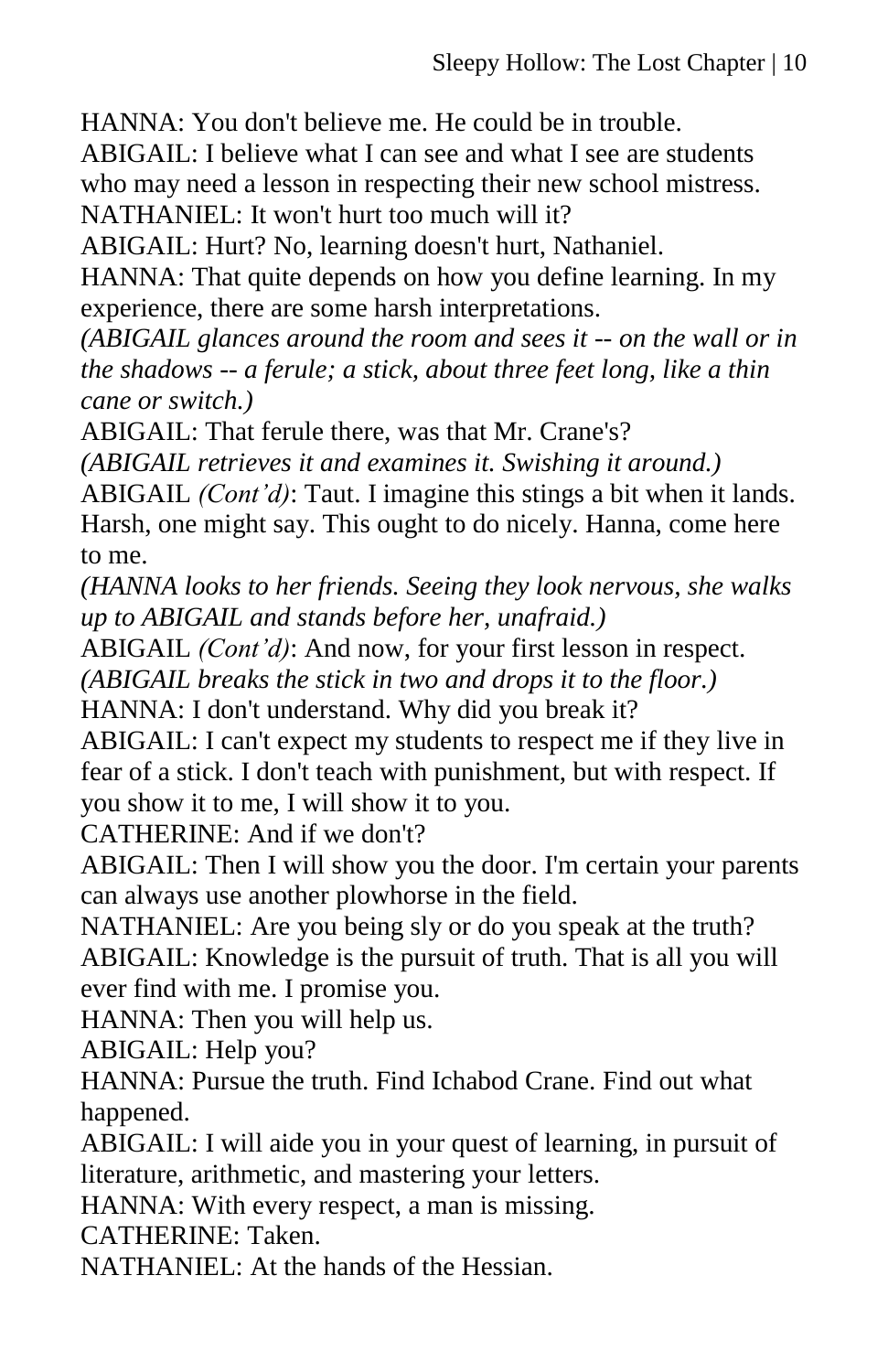ROSE: Or worse.

HANNA: You don't think that warrants some investigation? ABIGAIL: I respect that you believe in sinister plots and ghostly tales. Please respect that I do not. In the morning, we will speak no more of Mr. Crane or the Horseman. Are we all clear? *(All of the students look to HANNA.)*

ABIGAIL *(Cont'd)*: Hanna, this is the part of our meeting where you command that yes, we are quite clear; though we both know you are not.

HANNA: That is quite clear, indeed.

SAMANTHA: Let us not tire our new school mistress any longer. *(SAMANTHA begins to leave and the others follow suit.)*

PETER Good night, Miss Seymour.

ABIGAIL: You may call me Abigail.

ROSE: Good night, Miss Seymour.

CATHERINE: Tread carefully and stay out of the woods.

NATHANIEL: Or you might lose your head.

HANNA Welcome to Sleepy Hollow.

*(And with that, HANNA exits with her jack-o-lantern leaving ABIGAIL alone in her school house.)*

ABIGAIL Oh, Ichabod, wherever you are, remind me to give you a good talking to if ever should we meet.

*(End of scene.)*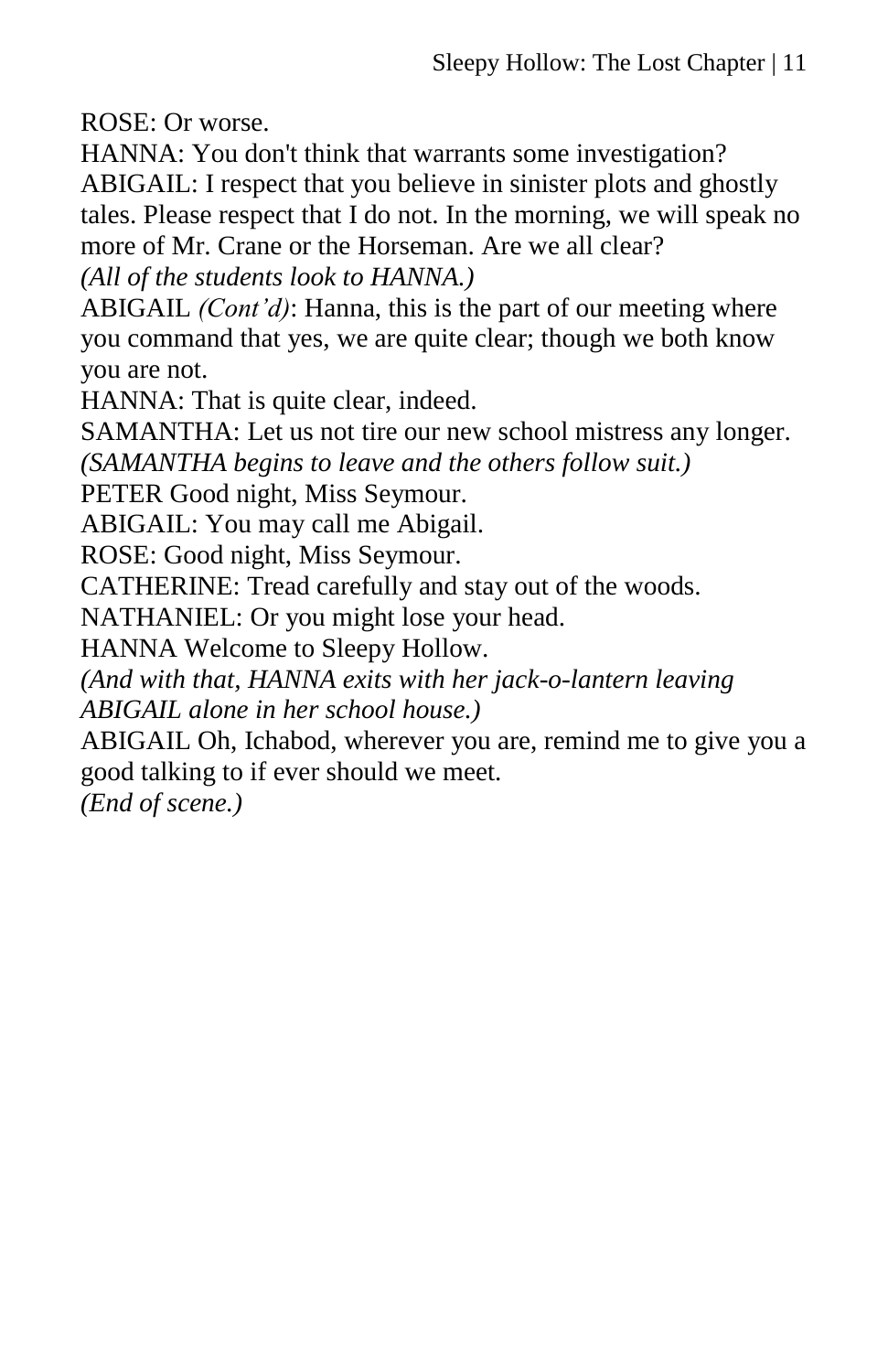#### **SCENE TWO**

*(The stage is awash in the light of a FULL MOON. The school house is gone and there is simply a BLUE DOOR. This is the SLEEPY HOLLOW TAVERN INN. For now, we only see the blue door and maybe a hint of the building that surrounds it. It is later that night; ABIGAIL approaches the door and KNOCKS.)*

ABIGAIL: Hello? Is this the Tavern Inn? *(No answer. A WOLF HOWLS in the distance. SHE KNOCKS again.)* Please, I need lodging for the night.

*(SHE KNOCKS again, persistently, until the BLUE DOOR swings open to reveal an old woman in her dressing gown with a lantern. This is JOSEPHINE KONING.)*

JOSEPHINE: Do you have any idea what time it is?? Some of us are trying to sleep, you know!

ABIGAIL: I'm so terribly sorry, but I was told to look for the Tavern Inn. It has a blue door and a kind innkeeper and I thought -- JOSEPHINE: -- You thought you would wait until an old woman was in her dressing gown to bombard my threshold --

*(SHE is interrupted by SUSANNA, a woman a little older than ABIGAIL.)*

SUSANNA: Mama, calm down. The poor thing is simply seeking a place to lay her head tonight.

JOSEPHINE: Seeking out a tavern at this hour?

SUSANNA: We are also an inn with a blue door. Apologies for my mother.

JOSEPHINE: Don't beg my pardon, girl.

SUSANNA: Mama. Bed. Now. You're scaring the people again. ABIGAIL: Oh, I'm not scared.

JOSEPHINE: She should be, out on a night like this alone.

*(JOSEPHINE trudges off back inside.)*

SUSANNA: Again, I am so sorry for my mother. She gets a bit cranky when roused from a good slumber.

ABIGAIL: What did she mean? On a night like this?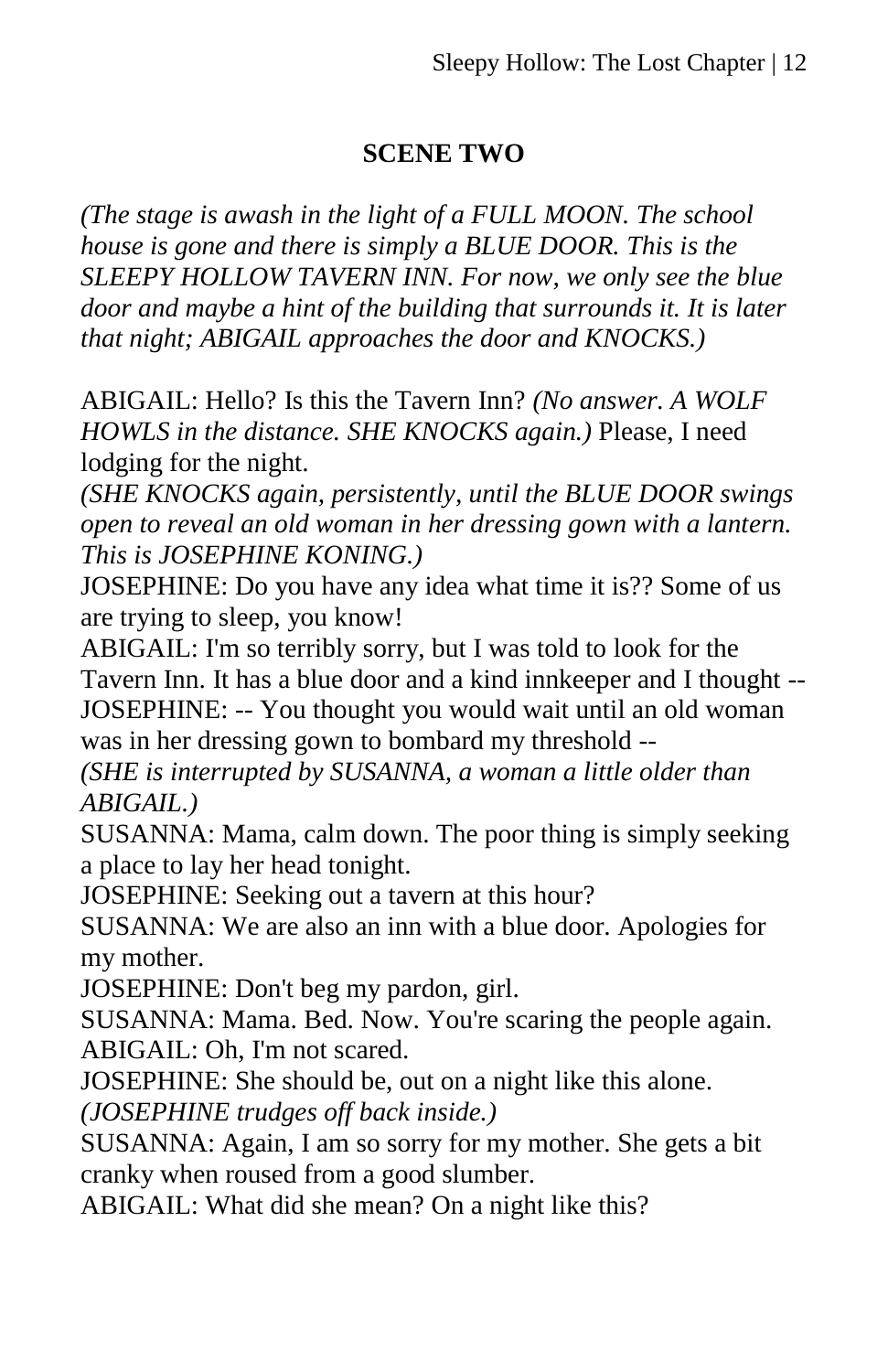SUSANNA: She's just babbling a bit -- the full moon, you see. It has her a bit uneasy; that's not important. Are you kith or kin to Brom or Katrina?

ABIGAIL: Katrina?

SUSANNA: I thought so, a Van Tassel, you're pretty like she is. So you'll be needing lodging for a week until the wedding then? I would have thought Baltus to have you at their home.

ABIGAIL: I've travelled from New York and I plan on staying well past the wedding.

SUSANNA: Brom Bones and Katrina Van Tassel. It's the society nuptials of the year.

ABIGAIL: The... Sleepy Hollow... society?

SUSANNA: We can't all be from New York City. Around these parts, this wedding is quite the banner event.

ABIGAIL: I'm not here for the wedding.

SUSANNA: You said you were a Van Tassel, I'm confused.

ABIGAIL: No, with respect, you said I was a Van Tassel, but I'm not a van anything. I'm a Seymour. Abigail Seymour, I'm the new school mistress.

SUSANNA: Oh, you're the new Ichabod.

ABIGAIL: Um, no, I'm Abigail, as stated. No Van Tassel or Ichabod or any other name before you. Simply me. Abigail Seymour.

SUSANNA: The new school mistress, who has no idea about the wedding.

ABIGAIL: I wasn't invited.

SUSANNA: Then why did you utter Katrina's name when I mentioned her?

ABIGAIL: I'd heard it before. Just this evening, in fact.

SUSANNA: That's not a surprise. Every person in Sleepy Hollow is talking about the wedding. I love weddings, don't you? All that love, all that promise. We could use a bit of that.

ABIGAIL: Why so?

SUSANNA: No, I mean no reason in particular. Nothing's happened or anything, it's simply nice to see happiness is all. ABIGAIL: Yes. I agree, and you could see such happiness if I could just come inside and rest for the night. Are you the nice innkeeper or, was that supposed to be her?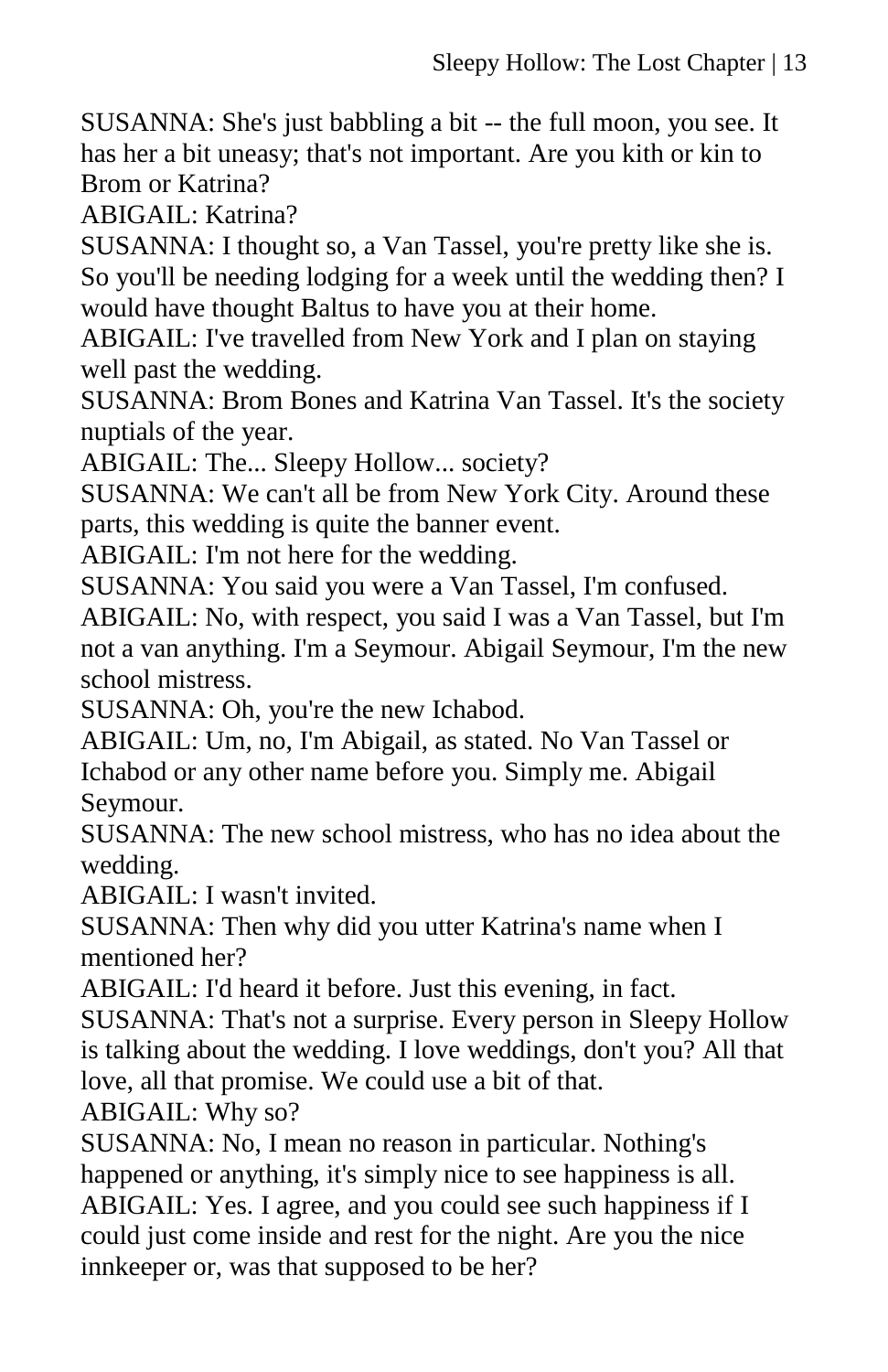SUSANNA: My father was considered the innkeeper on the ledgers, God rest him. Though he was rubbish with the books and the cleaning, he could cook a feast. Mama and I, we keep this place afloat now, but in all modesty, I'm the one that steers the ship around here.

ABIGAIL: Great. Then, please, steer me to a room.

SUSANNA: Happy to do so. Though, only for the night and then I'm setting you up with the students' families in the morning. ABIGAIL: I'm to stay with the families?

SUSANNA: It's tradition in Sleepy Hollow that the school teacher lodge with members of the community rather than pay out of pocket for the inn. We're hospitable, but we're not free.

ABIGAIL: That sounds wonderful. Thank you. It's good to find a friend.

SUSANNA: I'm Susanna.

ABIGAIL: It's lovely to make your acquaintance, Susanna. I'm so sorry about your father.

SUSANNA: That's a kindness, but he left us ages ago before the war when I was a still a little girl. He went to a better place. ABIGAIL: *(attempting a joke)* He wasn't spirited off by the headless horseman, then?

SUSANNA: Now what would possess you to say a thing like that? ABIGAIL: It was a harmless mention.

SUSANNA: There's nothing harmless when matters fall to the Hessian. To speak light of him shows a lack of respect. I think you best move on for the night.

ABIGAIL: Move on? It's close to midnight and the air is chilled. I fear the frost may come; have you not felt the air grow cold since I arrived.

SUSANNA: And the animals grow quiet.

ABIGAIL: I beg pardon, what did you say?

*(SUSANNA, who has been standing outside talking with ABIGAIL,* 

*steps back inside across the threshold.)*

SUSANNA: Where's your horse?

ABIGAIL: My horse?

SUSANNA: Yes, how did you get here?

ABIGAIL: I walked.

SUSANNA: From New York?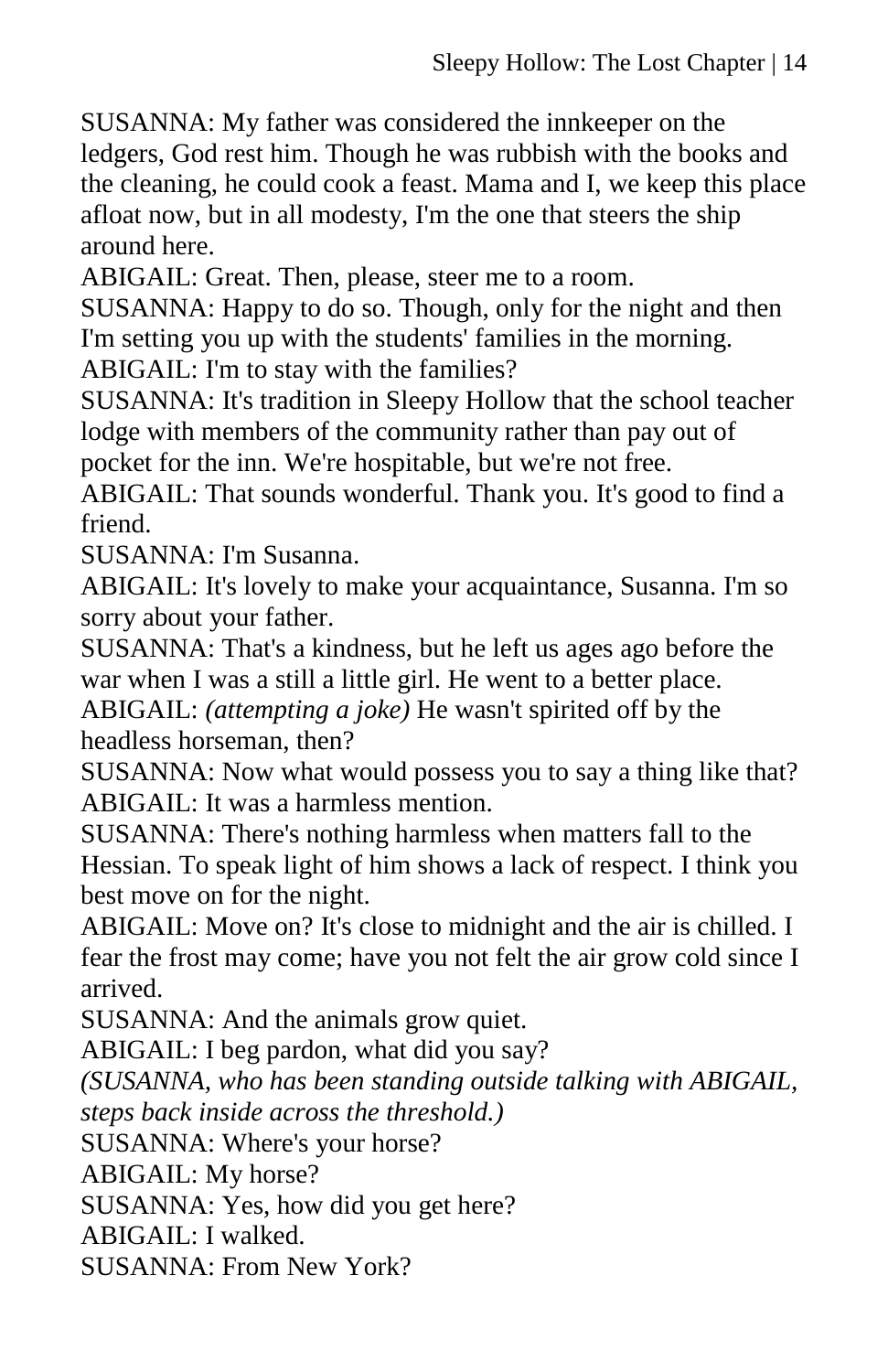ABIGAIL: From the school house. I took a carriage from the city. SUSANNA: Who's carriage?

ABIGAIL: Who's --- I don't know, I can't recall his name. I've met so many people today.

SUSANNA: You appear on my door step in the dead of night under a full moon speaking of the devil.

ABIGAIL: Susanna, I don't understand. If I have offended, please forgive and let me make amends.

SUSANNA: No horse, no name to recall of your supposed chauffeur. I'm sorry, Abigail, but there is no room for you tonight. ABIGAIL: Susanna, please, this is absurd. I am terribly sorry if I've upset you or the memory of your loving father.

SUSANNA: Why did you breathe word of him? The Hessian, why?

ABIGAIL: I came upon some of my pupils tonight and they thought they might frighten me in good fun, a welcome of sorts. They regaled me with tales of the Horseman.

SUSANNA: They were warning you, Abigail. You are clearly marked.

ABIGAIL: I am not marked.

SUSANNA: As Ichabod was marked. There is evil near.

ABIGAIL: What happened to Ichabod? Why don't you invite me in and we will sit by the hearth and you can tell me about it.

SUSANNA: To invite you in would invite the horseman.

ABIGAIL: You would abandon me to freeze or worse?

SUSANNA: There is a farmhouse in that direction there, maybe two miles. It is where Ichabod was lodging before his disappearance. There will be an open room there.

ABIGAIL: How can you be certain they would take me in? SUSANNA: The Van Ripper farm lies west of the church and the cemetery, and the Horseman has never been spotted beyond it.

ABIGAIL: You believe it to be true. That this spectre roams free? SUSANNA: You would be a foolish woman not to.

ABIGAIL: Might you at the very least lend me a horse for the journey, as you pointedly noted I have none?

SUSANNA: You seem amenable to walking. Besides, a horse didn't help Ichabod make it through the woods. Good night, Abigail.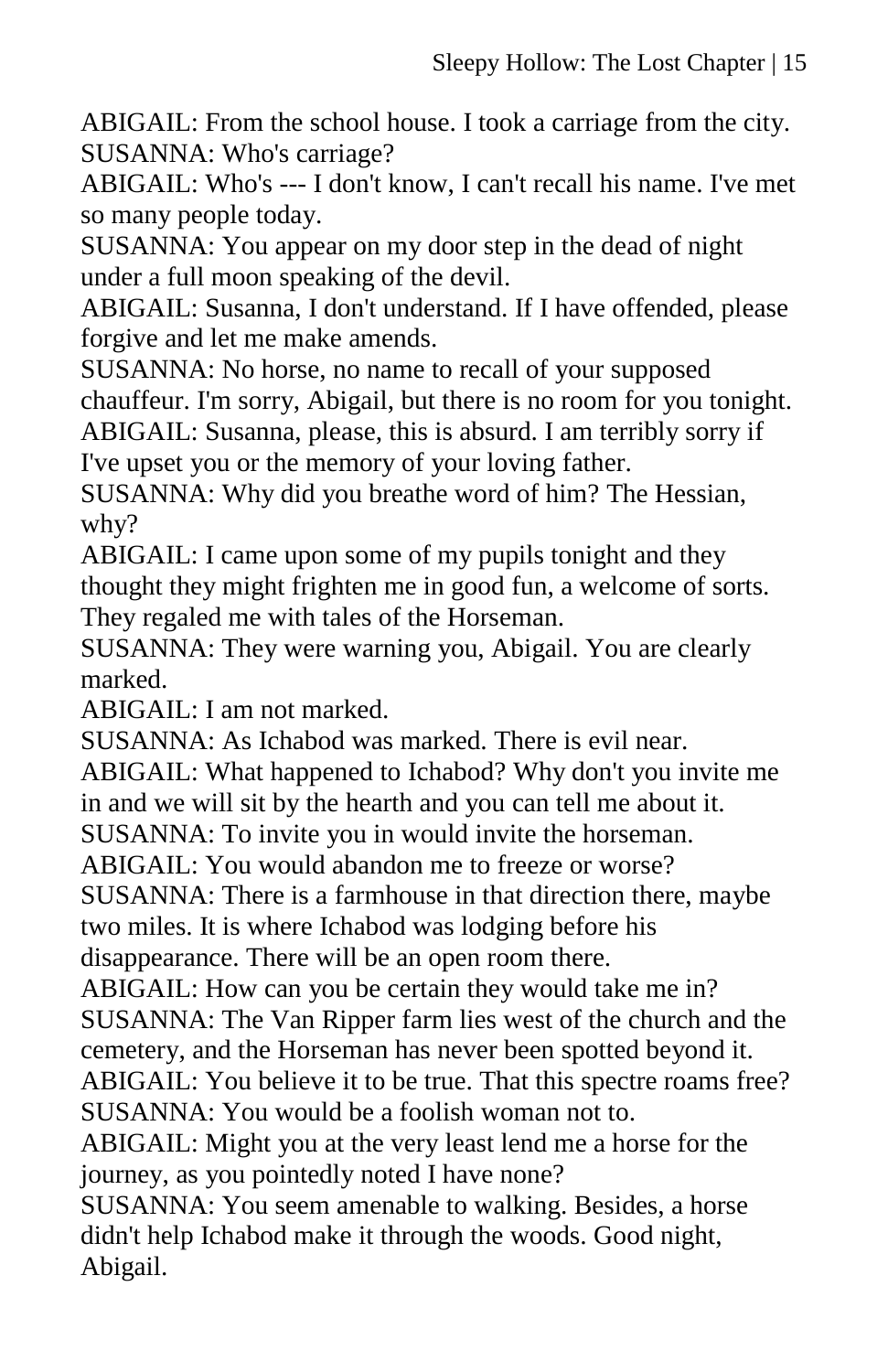ABIGAIL: Susanna, please! SUSANNA: God be with you. *(SUSANNA shuts the BLUE DOOR. ABIGAIL bangs against it.)* ABIGAIL: Susanna! I have coin, I can pay you! Susanna... please. *(remembering the necklace)* There's also a necklace, it would dance to be worn by you. ...Susanna! I'm not marked by the... there's no such thing as a Headless Horseman! *(to herself)* What manner of town have I come to? *(ABIGAIL fastens up her cloak and sets off.)* Two miles. This will be an adventure.

*(The BLUE DOOR moves away as LIGHTS SHIFT. End of scene.)*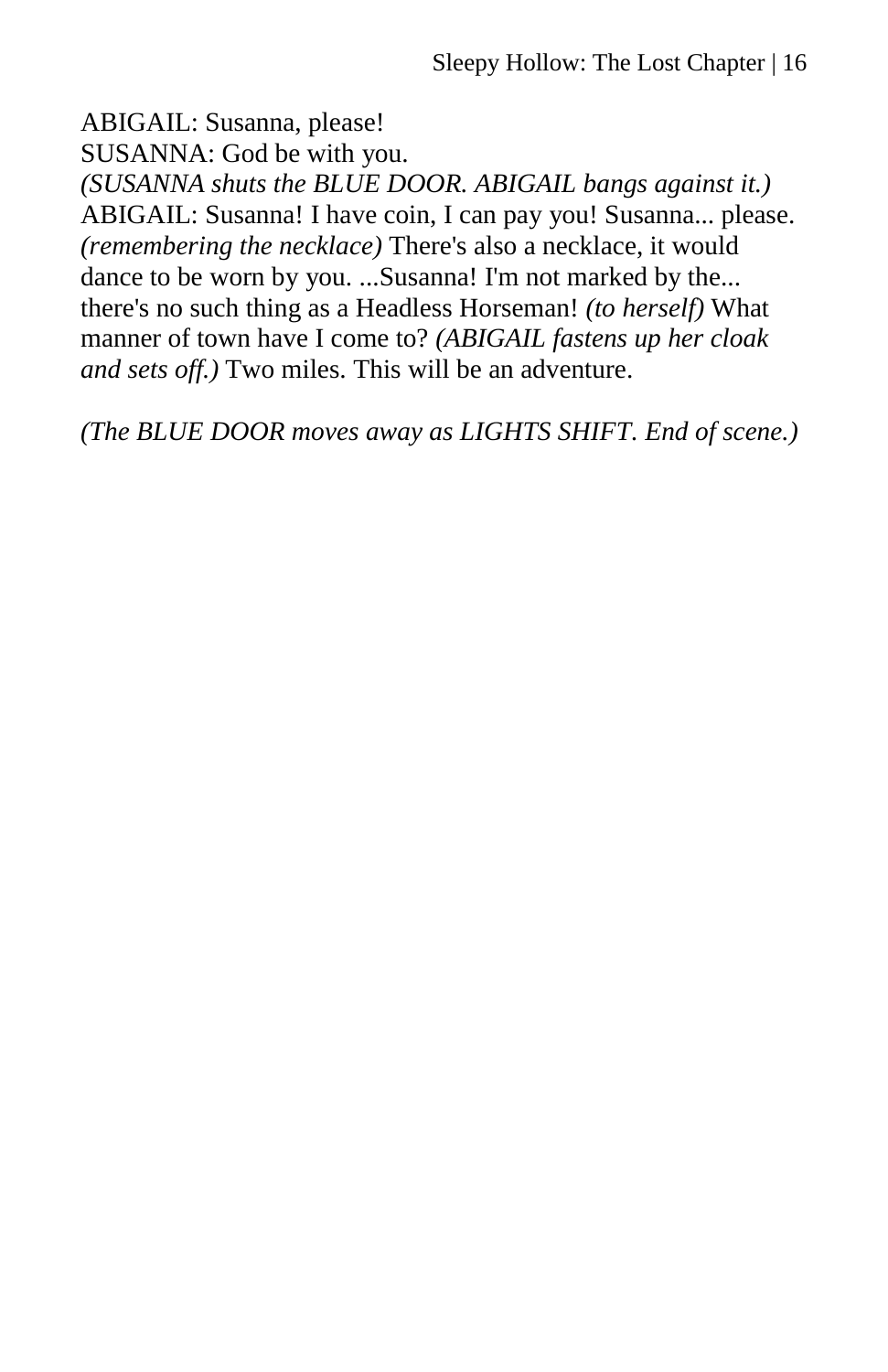# **SCENE THREE**

*(Later. ABIGAIL is in the WOODS. The moonlight now filters through the trees, casting frightening shadows around her.)*

ABIGAIL: Come to Sleepy Hollow, they said. It's peaceful. Friendly. Quaint. *(The WIND RUSTLES and WHISTLES through the trees. Hard to tell if it's just wind or someone in the shadows.)* No... no, that mournful wind wasn't unsettling in the least bit. *(takes a deep breath)* There's nothing out here, no... just me and... *(GALLOPING... we hear it in the distance. Growing closer.)* And galloping. Yes. That's perfectly normal. *(The GALLOPING grows louder and louder as the MOONLIGHT dims a bit and the sky begins to takes on a REDDISH hue. The GALLOPING is almost upon her.)* I am not afraid! To whomever may hear my voice, know that I am not frightened. I'm not frightened. I'm not ---*(In a terrifying frenzy, the STUDENTS, all six with their jack-olanterns above their heads, go running by at full speed.)* STUDENTS: Ahhhhhhhhhhhhhhhhhhhhhhhhhhhhhhhhhhhhhhhh! ABIGAIL: Ahhhhhhhhhhhhhh!

*(The STUDENTS circle Abigail once and then run off on their way. All except for HANNA.)*

HANNA: *(amused)* My apologies if we frightened you. It was all in good fun.

ABIGAIL: *(still shaken)* Frightened? ME? Nooooo.... No, don't be silly, Hanna. I was simply, playing along.

HANNA: Playing along? You play extraordinarily well for a grown-up.

ABIGAIL: I wasn't always a grown-up.

HANNA: We told you to be careful and avoid the woods.

ABIGAIL: You are all in so much trouble with your parents.

HANNA: We usually are.

ABIGAIL: I'll hand it to you, that was a good fright. The running screaming jack-o-lanterns, the galloping, the rustling -- HANNA: The galloping?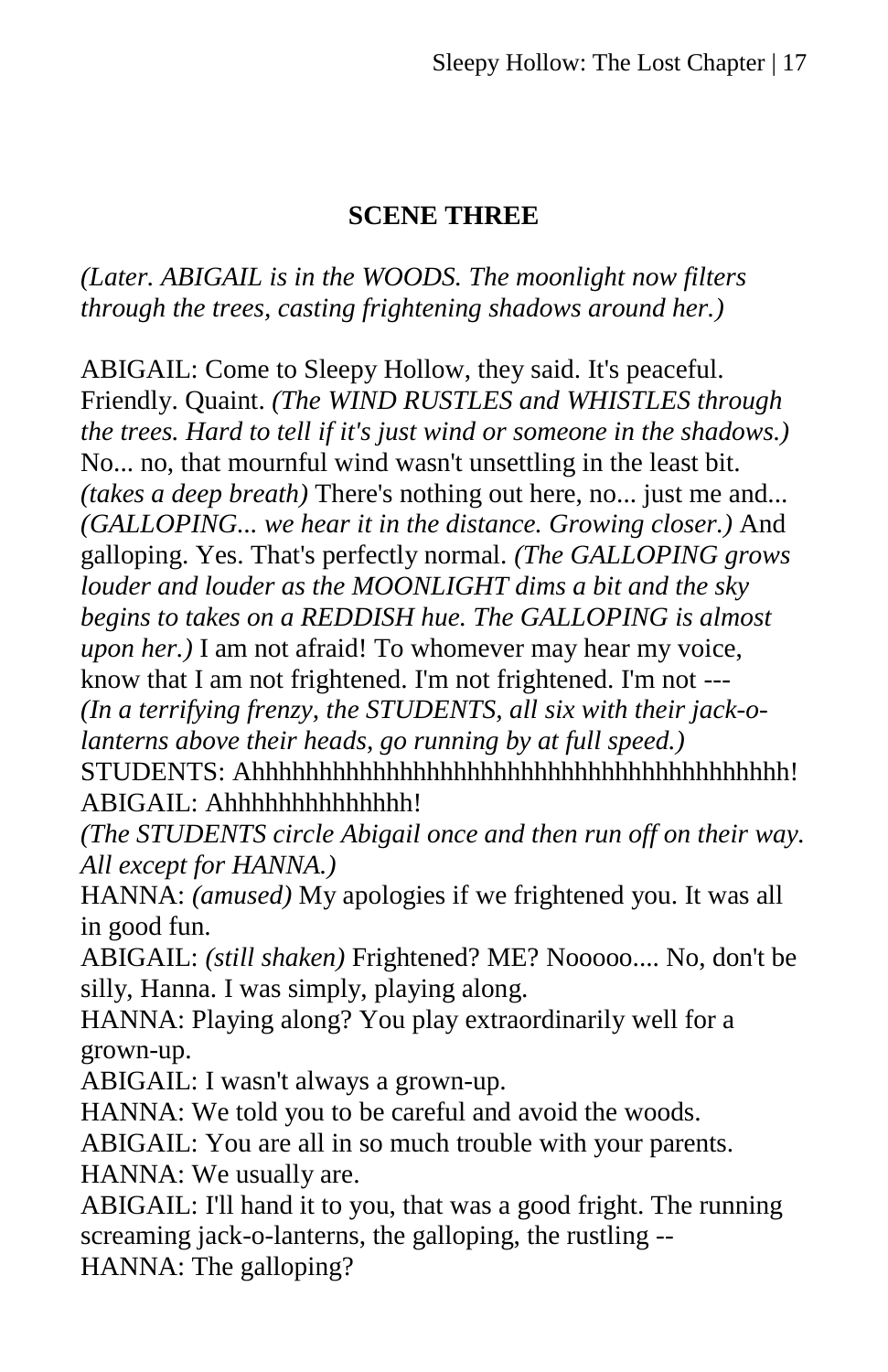ABIGAIL: Yes! It sounded incredibly real. Let's not forget your spectre from which you were running away.

HANNA: We weren't galloping.

ABIGAIL: And I suppose you didn't have one of the boys dress up in a cloak? Now that was clever.

*(And WE see it as HANNA sees it. On the other side of the stage, watching them from the shadows, a clocked figure. We cannot make out its head. ABIGAIL is watching the figure and not HANNA, who is backing away very slowly.)*

ABIGAIL *(Cont'd)*: I will admit that got my heart racing. Would that be Nathaniel?

*(When ABIGAIL turns back to HANNA, she sees the fright on her face.)*

HANNA: That's... not... one of the boys. Run, Miss Seymour! *(HANNA takes off running.)* Everyone to the School house!

ABIGAIL: Hanna, wait! *(ABIGAIL looks back, but the cloaked figure has vanished.*) Where did it go? Hanna! Hanna, it's gone.

You see? There's nothing to be frightened over.

*(Just then, the GALLOPING SOUND returns. It's LOUD and now there's the SNORTING of an angry steed, the WIND begins to HOWL, and the SKY turns RED.)*

ABIGAIL *(Cont'd)*: Hanna!! Wait for me!

*(As ABIGAIL rushes off after HANNA, the GALLOPING and SNORTING vanish into the WIND, which fades with the woods as the SKY returns to normal. End of scene.)*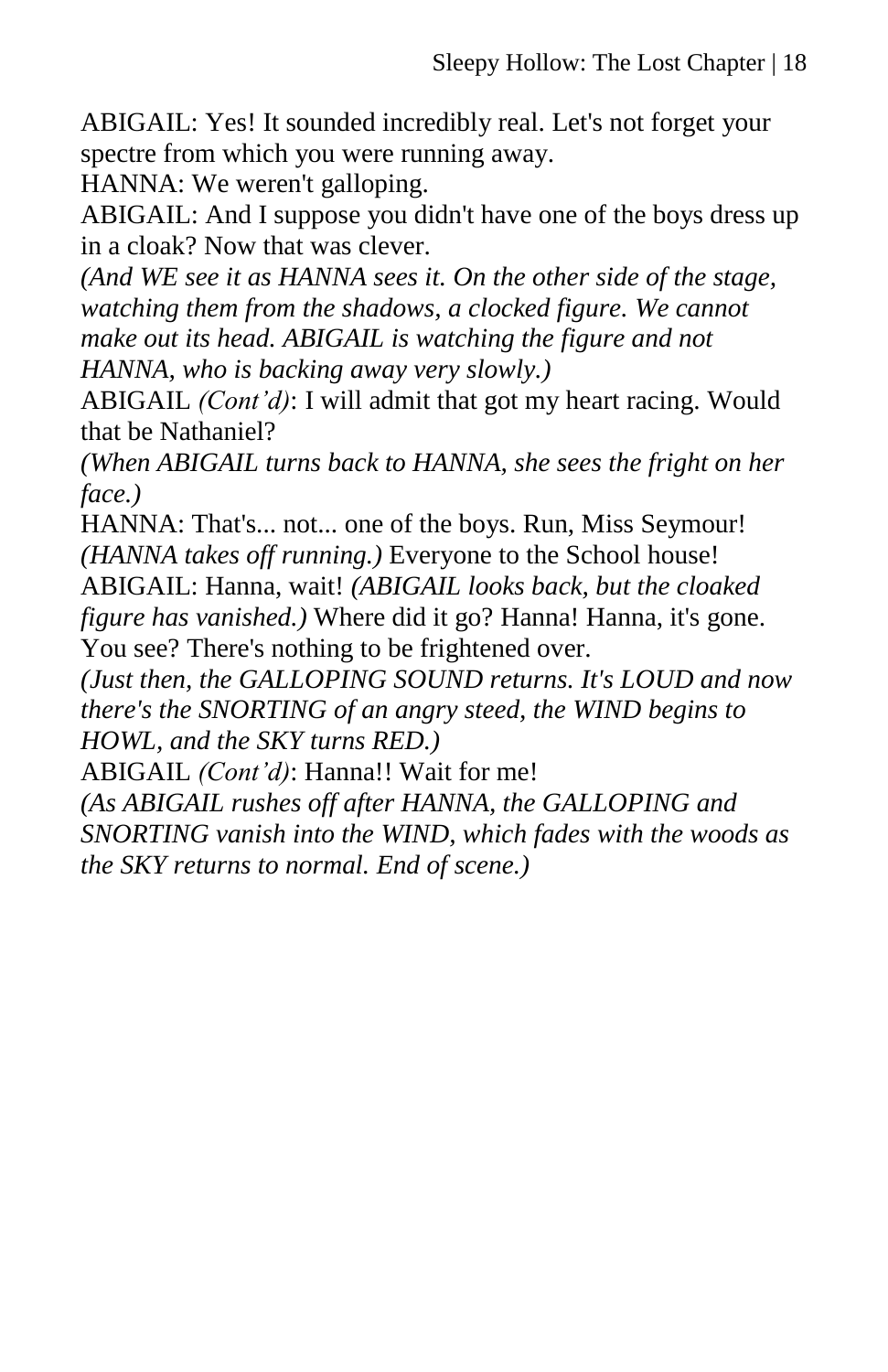# **SCENE FOUR**

*(A few moments later, in the SCHOOL HOUSE. Most of the students are already inside when HANNA comes running in, ABIGAIL right behind her.)*

ABIGAIL: Did you see that? Did your eyes -- did my eyes -- oh dear, I don't know if I can breathe properly. HANNA: Miss Seymour, it's alright, we're safe. We're all safe. Please try not to faint. ABIGAIL: I think I would have at this point if that were an option. HANNA: Your first encounter with the horseman. ABIGAIL: My first? You say that word as if there will be further encounters in my future. Have you seen him before? HANNA: Yes, but never that close. ROSE: How did you escape? ABIGAIL: He disappeared. CATHERINE: He vanished? ABIGAIL: Perhaps something scared him. PETER: Scared *him*? He's the headless horseman. CATHERINE: I'm quite certain he's the one who does all the scaring. ABIGAIL: That he did. NATHANIEL: Do you think he meant to take you? ABIGAIL: I suppose I could have asked him, but he didn't stick 'round long enough for a chat, thankfully. HANNA: Did anyone else hear the galloping? *(They all shake their heads, confused.)* ABIGAIL: None of you heard it? SAMANTHA: There was nothing there. We were just playing and trying to frighten you properly. HANNA: Miss Seymour, you actually heard his horse? That means he was close to you. ABIGAIL: Susanna at the Tavern Inn told me tonight she saw evil

around me, that I was marked.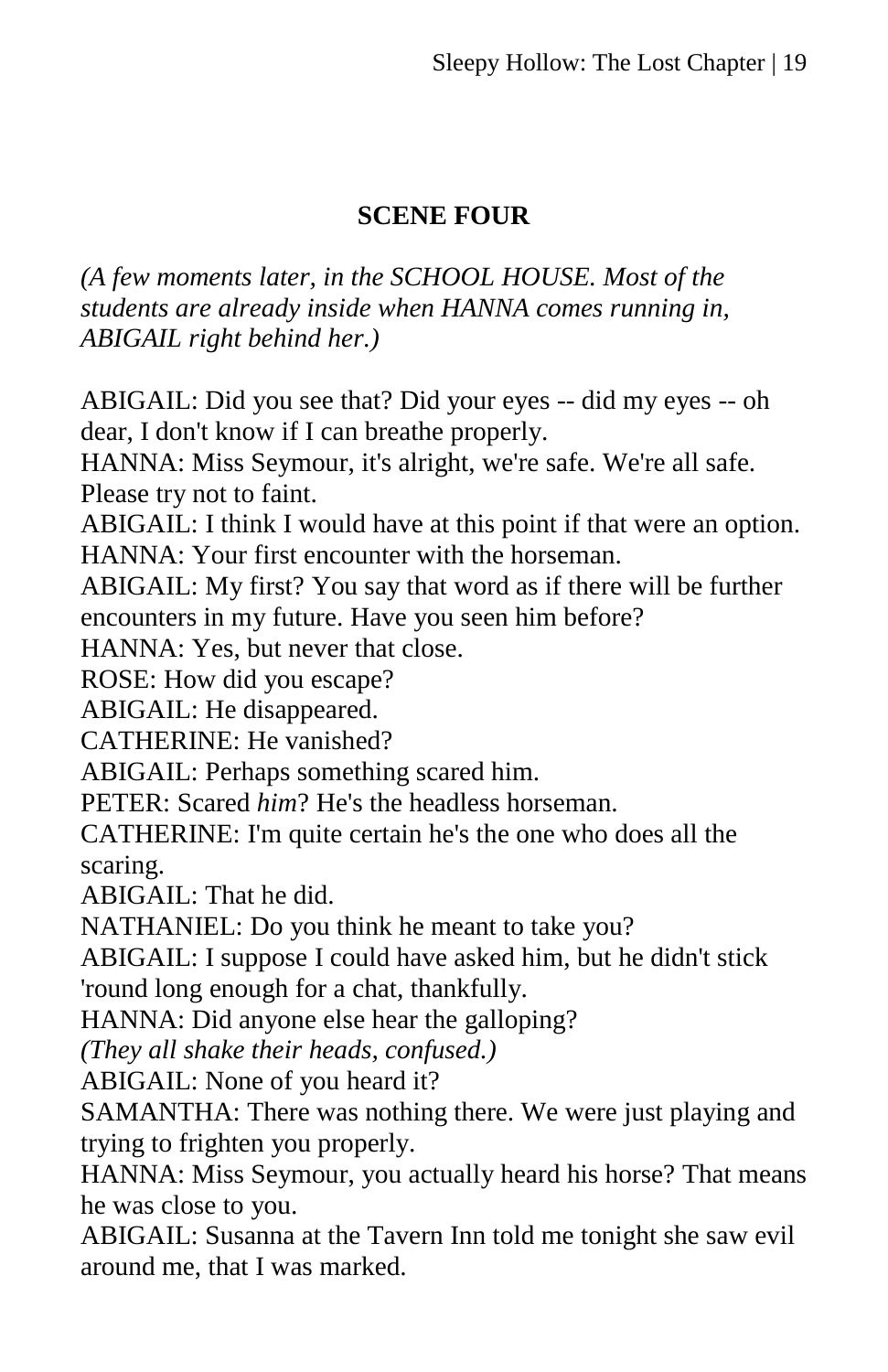HANNA: By the Horseman?

ABIGAIL: I don't know, I didn't believe her. Just like I didn't believe you about Ichabod Crane. Hanna, I think you're right. I think something wicked happened to Ichabod and now it's happening to me.

HANNA: What are you going to do?

ABIGAIL: We'll assemble tomorrow after school. We're going to find out what happened to Ichabod.

HANNA: We will gladly help. What I meant, is what are you going to do right now?

ABIGAIL: I'm going to stay here, Hanna. Here in the school house.

HANNA: Then, Miss Seymour, to ensure your safety, we shall stay as well until the danger has passed.

ABIGAIL: I'm beginning to wonder if I'm not the child between us.

HANNA: After seeing what we saw tonight, Miss Seymour, I wouldn't blink if you want to think that.

ABIGAIL: You know, you can call me Abigail. You all can. HANNA: It's a show of respect to call you Miss.

ABIGAIL: Yes, it is indeed, but we also -- out of respect -- call our friends by their first names; and after what we saw tonight, Hanna, I could absolutely use a friend.

HANNA: Then you'll have one. Abigail.

*(LIGHTS fade on the school house. End of scene.)*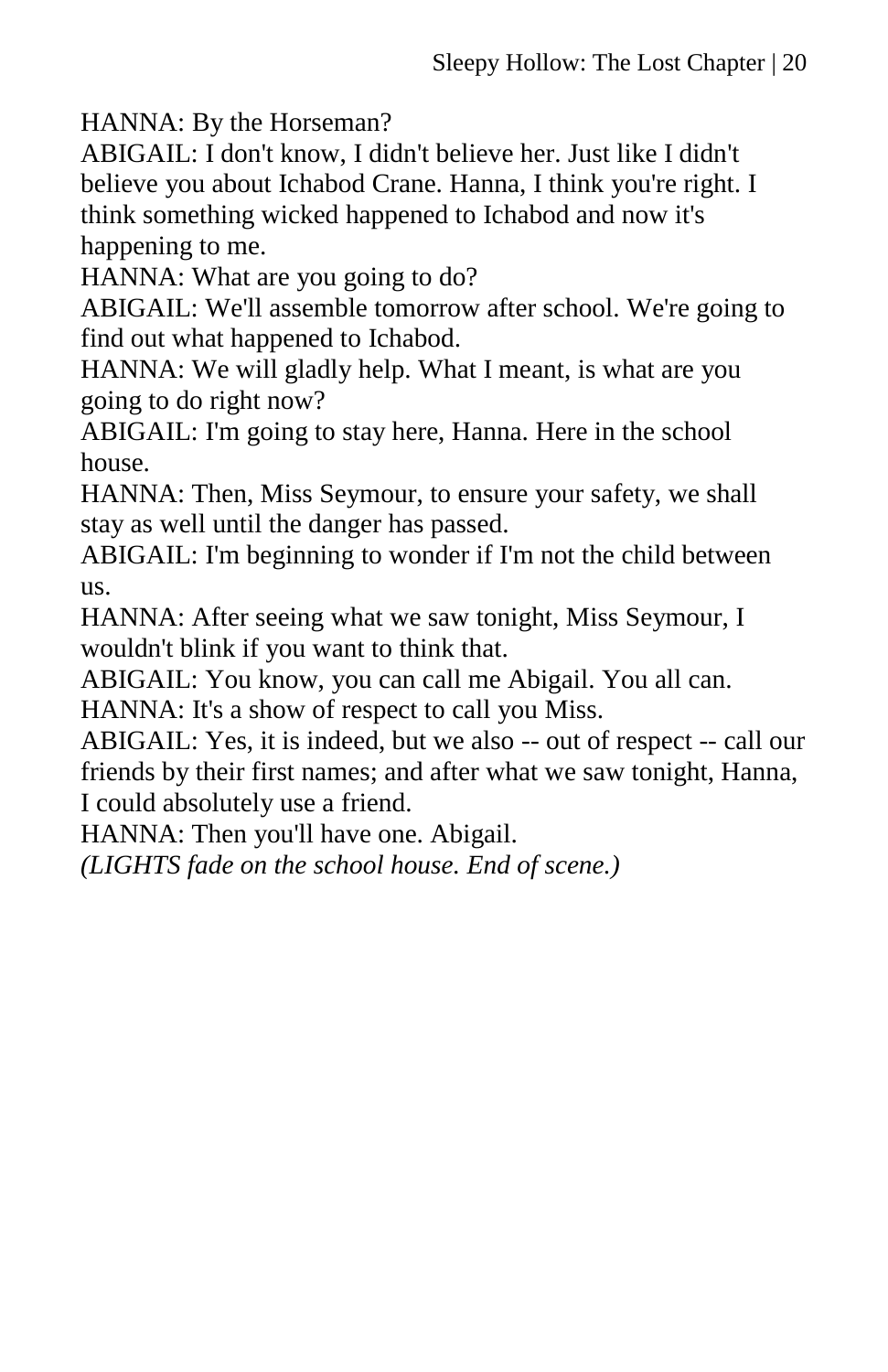# **SCENE FIVE**

*(It is just before sunset the next evening. The BLUE DOOR reappears. This time, behind the door, we can see the TAVERN INN's main floor with tables and chairs set up. It's full of townsfolk, ready for dinner. The BLUE DOOR is closed and the action behind it frozen in a BLUE LIGHT. SUSANNA is sweeping out front as ABIGAIL and all the STUDENTS approach.)*

SUSANNA: Abigail! You're alive!

HANNA: With little thanks to you.

SUSANNA: Children --- shouldn't you all be heading home? It's well after school hours.

ABIGAIL: Actually, they're with me today.

SUSANNA: I asked Hans Van Ripper how you fared last night and he said you never arrived.

ABIGAIL: I never did. May we go in?

SUSANNA: Whatever for?

ABIGAIL: We're looking into the disappearance of Ichabod Crane and, if we can, how to stop the headless horseman.

SUSANNA: For someone who doesn't believe in the Hessian, you do enjoy speaking of him freely.

ABIGAIL: Oh, I believe. He is as real as you standing before me.

SUSANNA: What altered your perception?

HANNA: What always alters it, she saw him.

SUSANNA: He came for you?

ABIGAIL: We don't know. I only saw him, he didn't pursue me. Nor attack. Truth be told, it was a strange meeting.

SUSANNA: I felt in my gut to send you away. You might have brought him here, right to this inn.

SAMANTHA: Except he didn't pursue her, Miss Koning.

ROSE: They found each other in the woods.

HANNA: Which means she might not have met him at all if you had only let her stay.

ABIGAIL: Thank you, children.

SUSANNA: I'm so sorry, Abigail. I was frightened.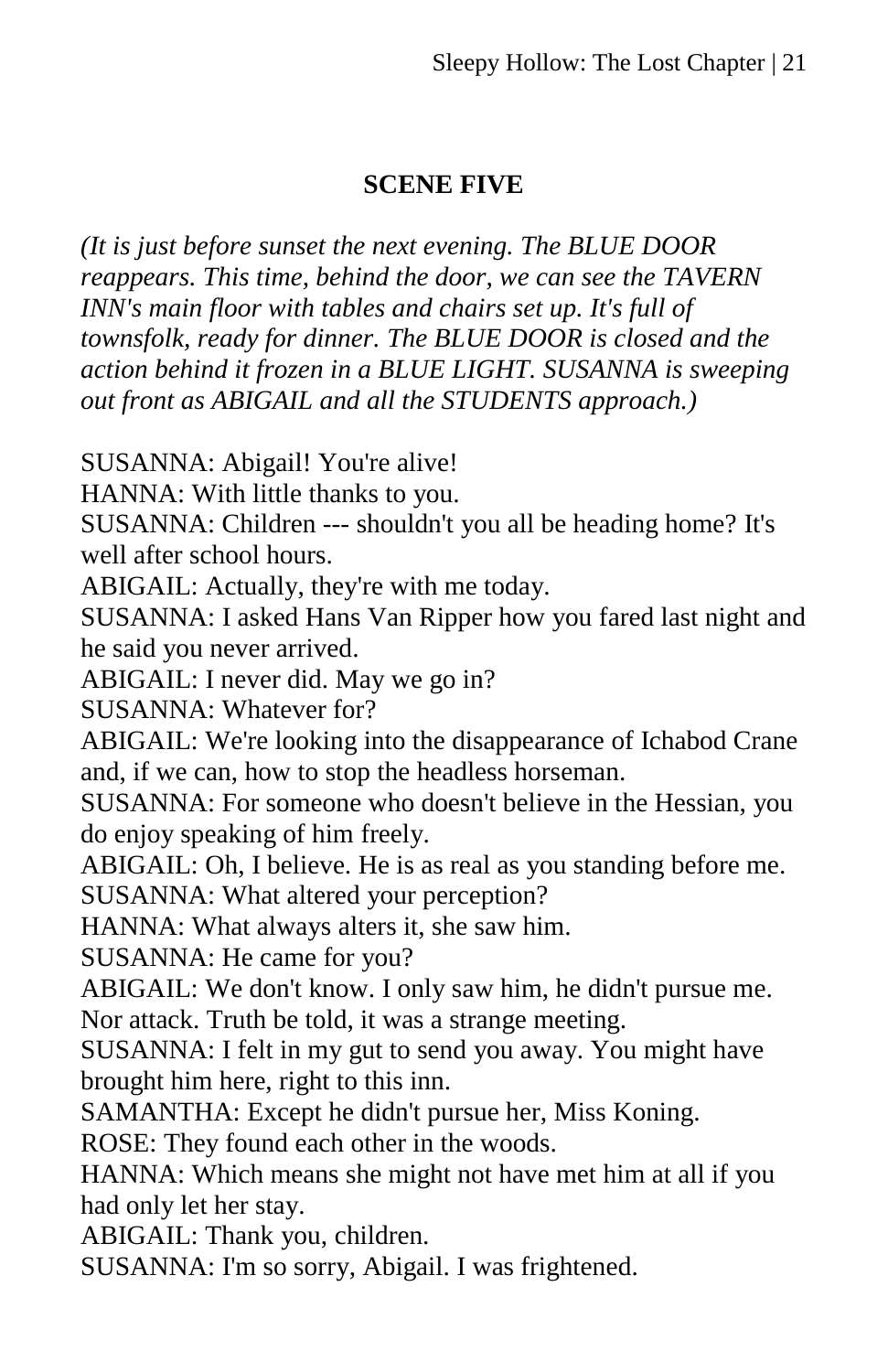ABIGAIL: I am glad you sent me away last night. I would never have believed it; and if the horseman is coming for me like he did Ichabod, now I have a chance to stop it.

SUSANNA: That's why you want to talk about Ichabod?

ABIGAIL: I promise we will leave before nightfall.

SUSANNA: On your heart?

ABIGAIL: On my head.

*(SUSANNA nods and opens the BLUE DOOR --- as SHE does, the crowd inside begins to move as if we've joined them mid-sentence. MUSIC is playing. The BLUE DOOR circles off around to the other side of the room. Once there, the BLUE DOOR is closed and we're inside. The school children scatter, finding seats where they can. HANNA lingers.)* 

SUSANNA: What do you want to know about Ichabod? ABIGAIL: Everything. Did he come in here much?

SUSANNA: Yes, most afternoons when he wasn't inviting himself to dinner at a student's home.

ABIGAIL: You disapprove?

SUSANNA: No, I simply enjoyed his company here. The school master is generally a man of some importance to the ladies of a rural neighborhood. To be certain, Ichabod was considered a kind of idle gentleman, of vastly superior taste and accomplishments to the rough country swains. *(beat)* Though I'm sure you're nice too.

*(SARAH VAN BRUNT, who has overheard this, joins them.)* SARAH: Our man of letters was peculiarly happy in the smiles of

all the "country damsels." *(making introductions)* Sarah Van Brunt, welcome to Sleepy Hollow.

ABIGAIL: Thank you. I'm Abigail. And forgive me, but -- damsels?

SARAH: Ichabod's words. Of course, he's not the only one.

SUSANNA: Your brother Brom is the worst of the boys when it comes to that line of thinking.

ABIGAIL: Brom Bones? Katrina Van Tassel's bridegroom? Is he here?

SARAH: Where else would they be, except here among friends? Please know, Brom had nothing to do with Ichabod's disappearance.

HANNA: Abigail never said --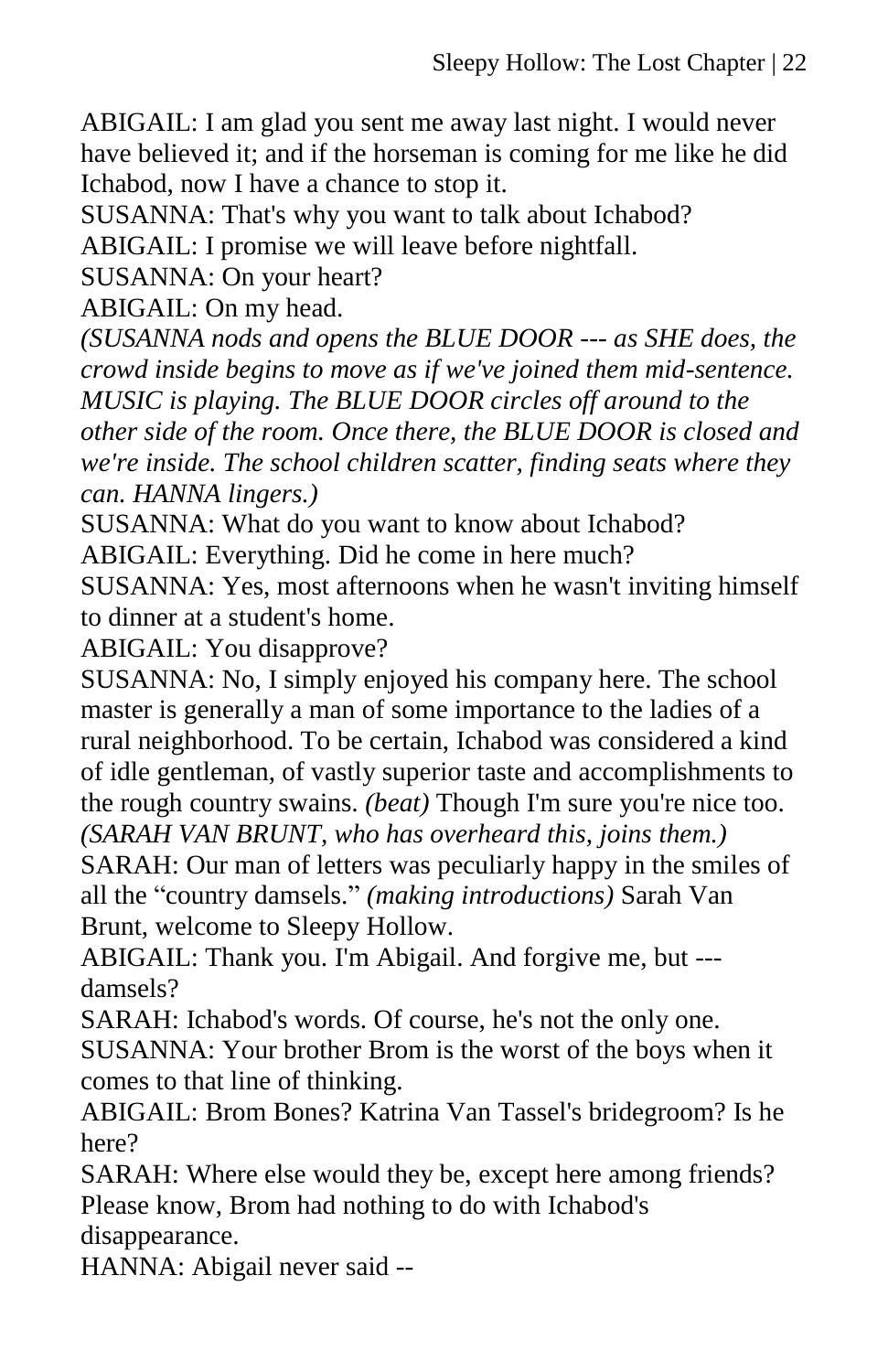SUSANNA: Abigail?

HANNA: ...Miss Seymour never said that Brom was suspect. SUSANNA: *(aside to Abigail)* You've got to keep those Sleepy Hollow urchin on a strict regiment; Ichabod used a ferule on them to great effect.

ABIGAIL: I am more than aware of Mr. Crane's disciplinary techniques. *(to SARAH)* Hanna's correct, I was merely hoping to wish the happy couple a festive wedding and bountiful marriage. SARAH: Your predecessor certainly wasn't about to.

SUSANNA: I wondered if Ichabod had run off in embarrassment after Katrina chose Brom.

ABIGAIL: Ichabod was one of Katrina's suitors?

SARAH: He was her singing teacher. Psalmody. He claimed to be an expert, but then people can claim any number of things.

ABIGAIL: Perhaps he was simply trying to establish himself in an unfamiliar place. It couldn't have been easy.

HANNA: He would sing in the woods, all the time.

SARAH: To calm himself from the fright of a potential meeting with the Hessian. Personally, I think it scared the beast off.

ABIGAIL: What happened? What drove him away from Katrina? SUSANNA: No body knows, in honesty. It's ironic, Ichabod would have been the first to know and spread the word. He was a kind of traveling gazette, carrying the whole budget of local gossip from house to house.

SARAH: I'd say it's the only reason anyone liked him. He talked about people.

ABIGAIL: So he talked about you to other people and still, you liked him for it.

*(SARAH and SUSANNA say their next line together, in unison.)* SARAH: He was discreet with my affairs.

SUSANNA: He was discreet with my affairs.

ABIGAIL: That's a comfort, I wager.

SARAH: Excuse me, I ought to check on the kitchen.

SUSANNA: Yes, and someone needs to keep the cider flowing. *(SARAH heads offstage while SUSANNA takes a pitcher of cider* 

*and tends drinks for her patrons.)*

ABIGAIL: If Ichabod was fearful enough to try and sing away the horseman, why would he venture out alone?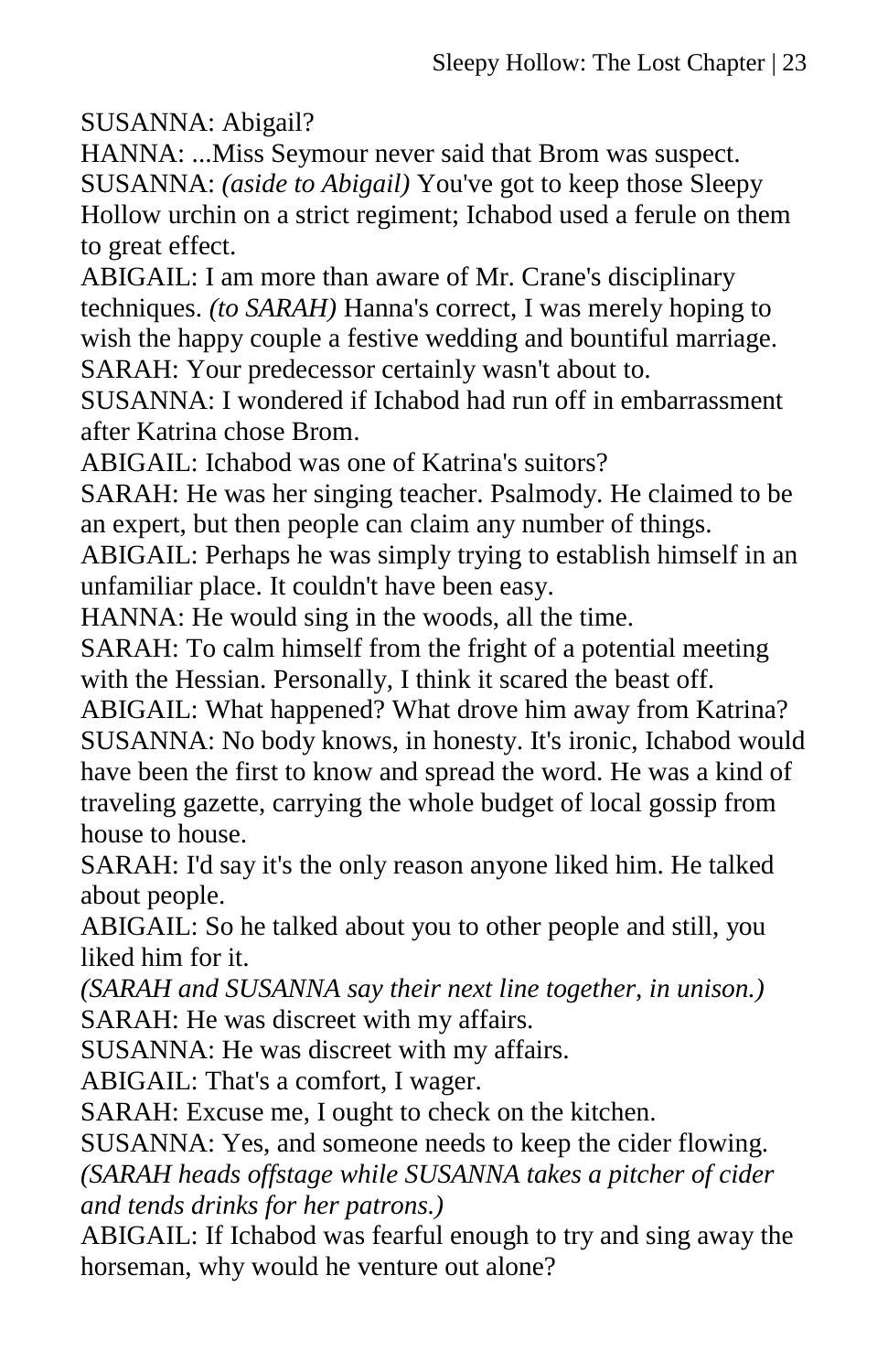HANNA: There are two people here who may have the answer. ABIGAIL: Brom and Katrina?

HANNA: No. His friends.

*(HANNA leads ABIGAIL to two older women sitting in the corner, DIEDRE VAN HART and MARGRIET GELDERLAND.)*

HANNA: May I introduce the Widow Van Hart and the Widow Gelderland.

DIEDRE: We are too full of life to be widows. Please call me Diedre, this is Margriet.

HANNA: Ladies, this is Abigail, our new school mistress.

MARGRIET: We were as shocked as anyone when the Hessian claimed the poor pedagogue. Ichabod was so prepared.

HANNA: Prepared? For the horseman?

DIEDRE: He'd read several books quite through and was a perfect master of Cotton Mather's History of New England Witchcraft. MARGRIET: In which, by the way, he most firmly and potently believed.

ABIGAIL: In witchcraft?

DIEDRE: No dear, in the book.

*(Nearby, another resident of Sleepy Hollow speaks up. This is HANS VAN RIPPER. The farmer.)*

HANS: That's what he said, but I never saw him near the pulpit, not one bit. There was evil around him.

DIEDRE: Oh shush, you. He was a good boy, Ichabod. What did he always say?

MARGRIET: Yes, I liked that, that saying he had. He said it that last night before he disappeared. He was standing right there.

*(LIGHTS shift and ICHABOD is there, in memory. ABIGAIL and the children are but observers, while HANS, DIEDRE, and MARGRIET share the memory and interact with him.)*

ICHABOD: There are things about this world that we need to know, no matter how scary they might be. That we might be prepared when the time comes to face them.

DIEDRE: That is the statement of a brave man.

HANS: He's a fool, dabbling in books of that sort. No good comes of books. Filling your head with ideas.

ICHABOD: I find ideas quite refreshing, sir.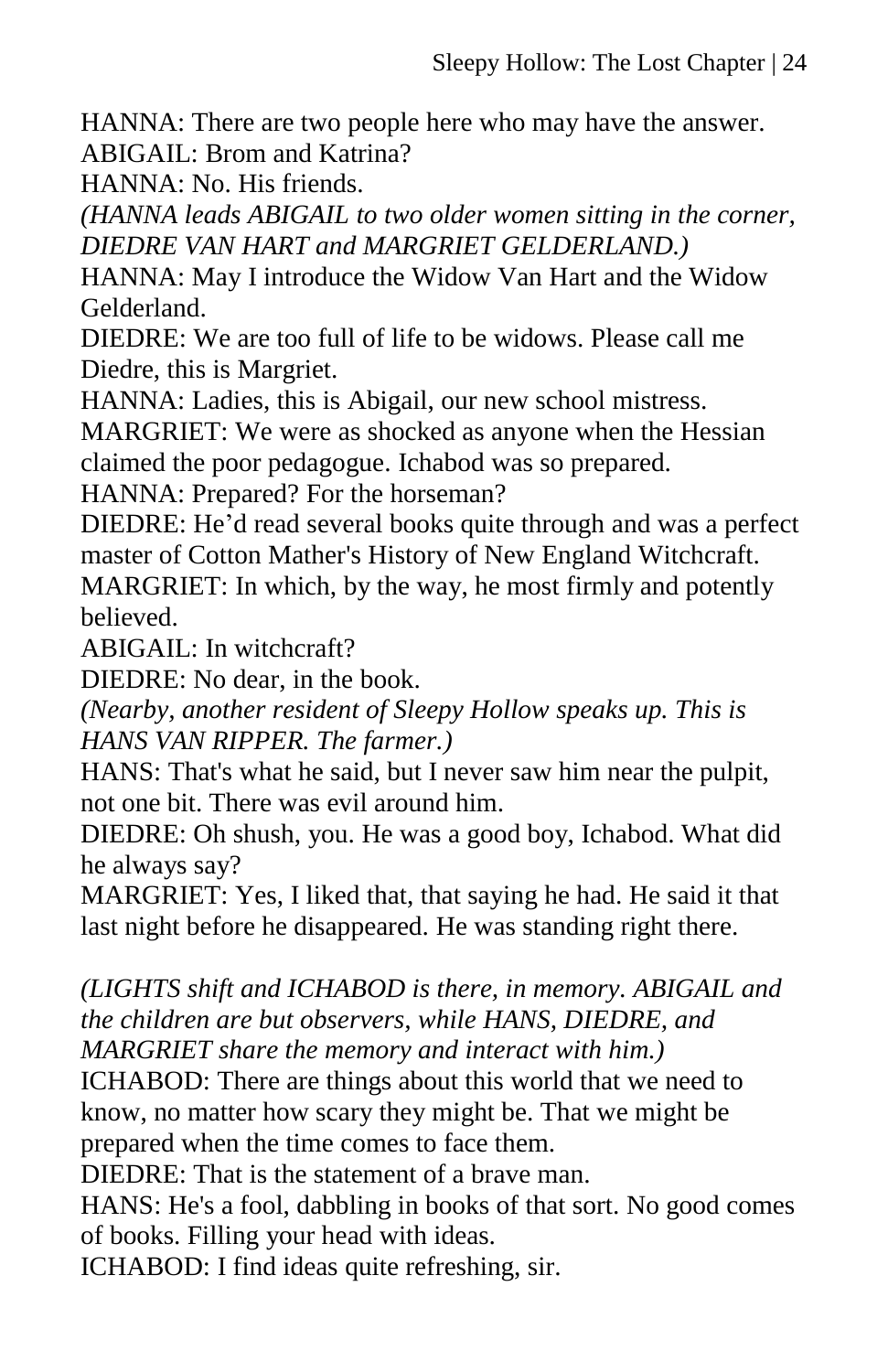HANS: You get it in your head that you need to know things, like witchcraft, when we all know that leads to the devil.

ICHABOD: That link has never been proven.

HANS: Are you a devil?

ICHABOD: I'm a school master.

HANS: Ah yes, going from house to house, ingratiating yourself and your appetites into the families of Sleepy Hollow. Tell me, who do we know that can play that trick so well?

ICHABOD: Reading books and teaching them to others is my life's work; and that's not an exaggeration. One day, perhaps, I'll teach you.

*(The LIGHTS shift us back to the present as ICHABOD vanishes, and HANS is now addressing Abigail and the Widows.)* HANS: The fool never got the chance. He knew I was onto him and he ran out like a coward.

ABIGAIL: Or perhaps you decided to teach him a lesson? HANS: If I'd done something to that scraggly pedagogue, I wouldn't hide it. Would've been protecting this village, I would. Nah, Ichabod Crane, he was shifty and I never liked him. HANNA: He's just sore because Ichabod was riding his horse when the Hessian took him and trampled Van Ripper's Sunday saddle.

ABIGAIL: Ah, the illustrious farmer, Van Ripper.

HANS: "He's just sore" because people like you *(pointing at Abigail)* won't leave well enough alone. Strangers in our Hollow, filling our youth with ideas. A witch, she is, as he was the devil! *(SUSANNA chimes in from across the tavern.)*

SUSANNA: She's not a witch, Hans! She just wants to find out what happened to Ichabod. Our new schoolteacher here was attacked by the headless horseman last night.

*(The MUSIC stops. This gets every body's attention. The whole tavern is now looking at Abigail.)*

SUSANNA *(Cont'd)*: Sorry about that.

ABIGAIL: There is no cause for alarm, everyone. Attacked is more of an exaggeration; frightened perhaps. However, now that I have your attention, can anybody here claim insight into the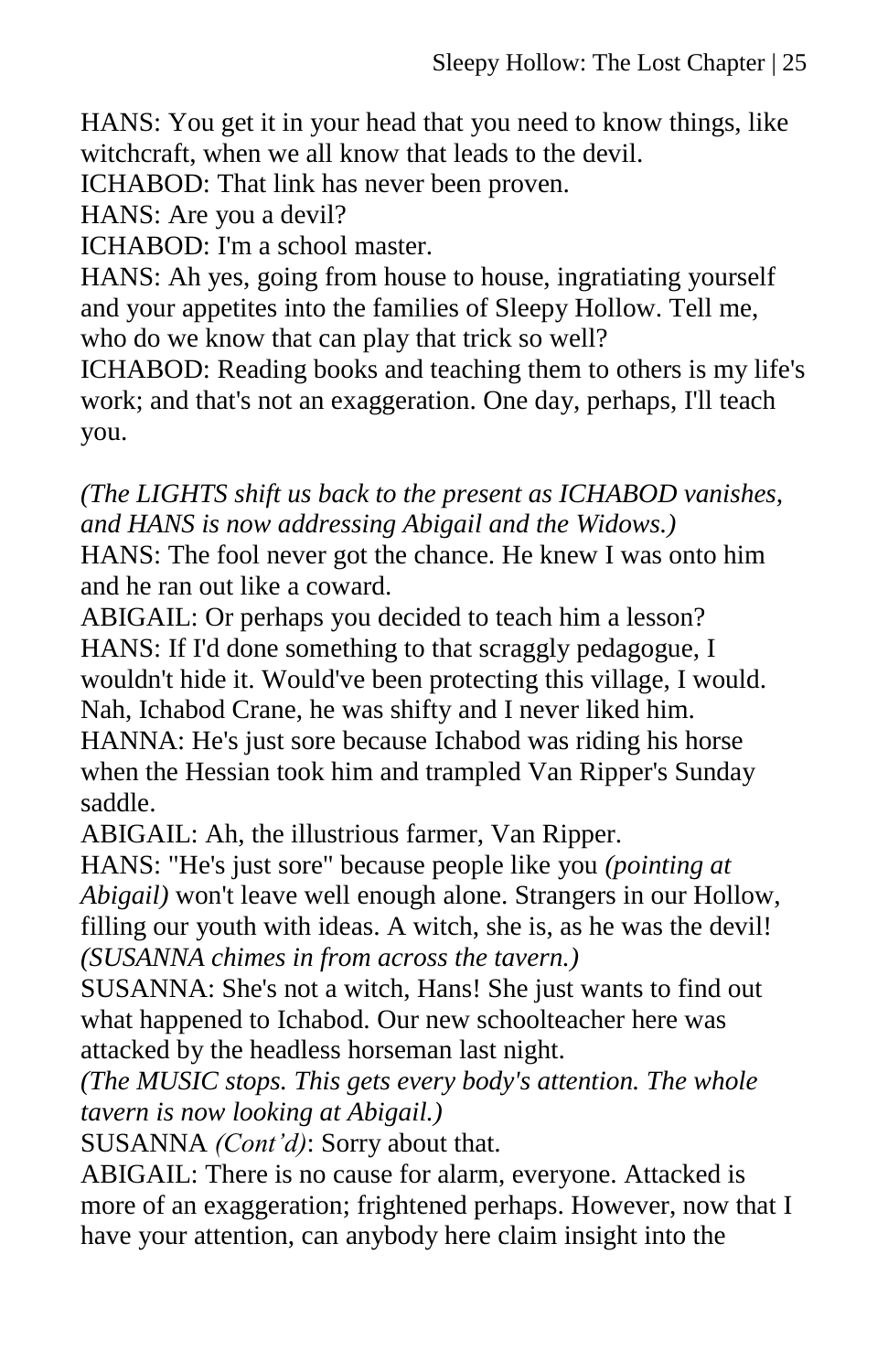disappearance of Ichabod Crane? Was it the horseman? Should I be worried? As a fellow supporter of reading and knowledge.

BROM: *(Laughing, under his breath)* Only if jack-o-lanterns cause fright.

KATRINA: Brom Bones, you stop.

ABIGAIL: Is something humorous?

KATRINA: No, Brom simply has the most unsorted sense of humor there is. Never mind him, absolutely never. It's terrifying what happened to you. Is it true?

HANNA: Every word.

KATRINA: That's simply dreadful. I don't know what I'd do if I met the horseman on the road.

BROM: That's something you'll never have to worry about now.

You've got your Brom Bones to protect you.

ABIGAIL: Well, he's Lancelot all over isn't he?

BROM: Lance-a-what did you call me?

ABIGAIL: Lancelot. He was a knight.

*(BROM doesn't know what to say.)*

ABIGAIL *(Cont'd)*: A knight. *(beat)* Of the Round Table. *(beat)* He was a big strapping lad who rode around on horseback and picked fights with other strapping lads to honor the name of his lady.

BROM: Ah, yeah, that's me all over. *(to Katrina)* I'm your Lancelot.

ABIGAIL: Did you ever pick a fight with Ichabod?

KATRINA: Brom, we have to be back at the estate to review wedding plans with father.

ABIGAIL: This isn't going to take too much time.

DIEDRE: That lanky man would never fight Brom.

MARGRIET: Not for lack of trying on Brom's end. He was a sweet boy, Brom, you shouldn't have provoked him so with your boorish pranks.

BROM: See that? They miss him, the scarecrow. He would pass long winter evenings with the old widow wives as they sat, spinning by the fire.

MARGRIET: With a row of apples roasting and sputtering along the hearth, oh it was delightful. He was such a good listener. PETER: A good listener to what?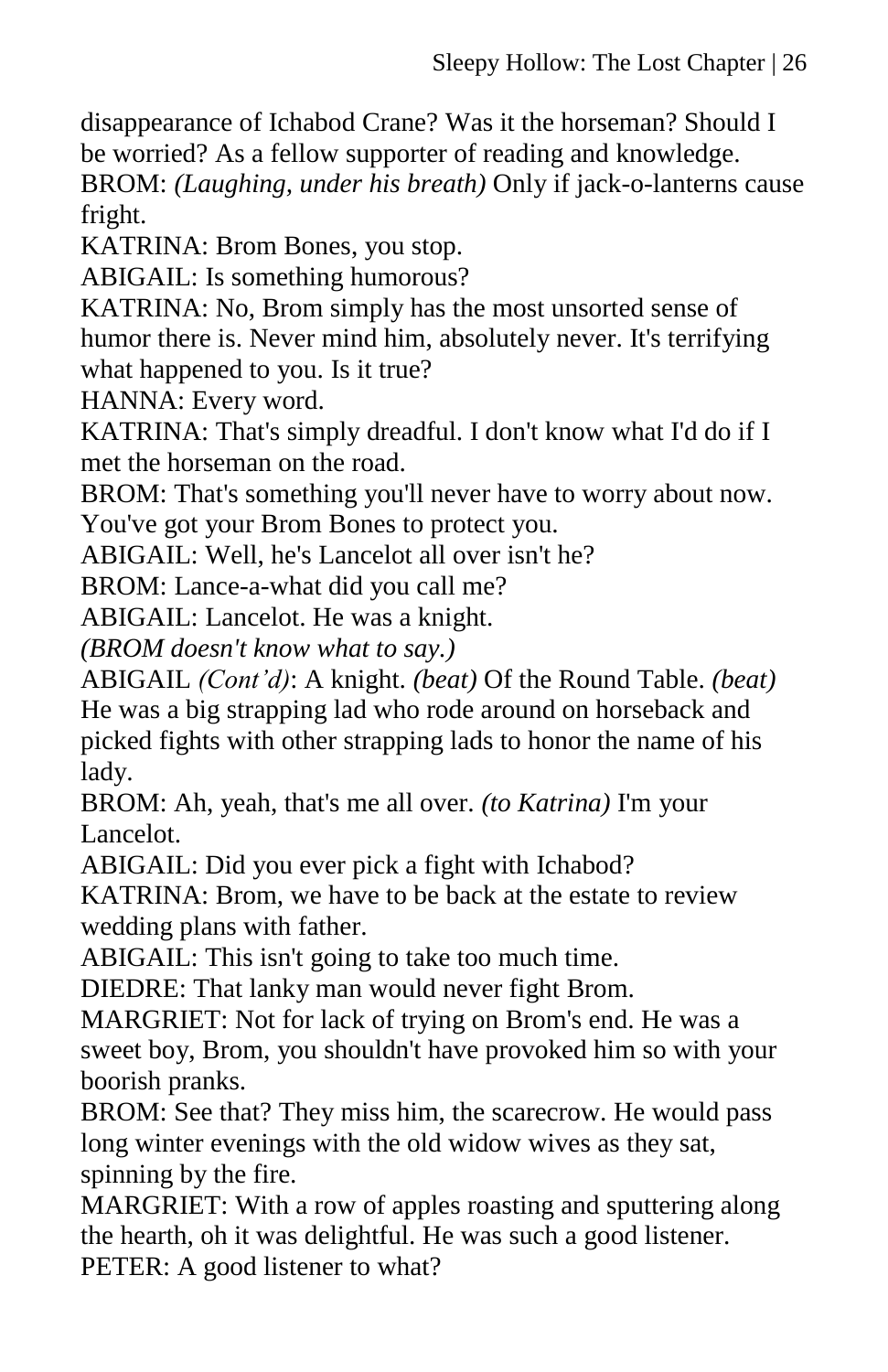DIEDRE: Why, to us, dear. He was curious to hear about all of the ghosts that haunt the fields around Sleepy Hollow.

ABIGAIL: "All" of the ghosts? How many are there?

DIEDRE: Of course there's the mourning cries and wailings heard about the great tree where the unfortunate Major Andre was taken.

MARGRIET: And the woman in white! She haunts the dark glen at Raven Rock. Often, you can hear her shriek on winter nights before a storm.

DIEDRE: Where she perished there in the snow!

ROSE: I don't like these stories.

MARGRIET: They're not all stories, dearie.

ABIGAIL: What did you tell Ichabod about the Hessian?

BROM: We all told him about the Hessian. I guess he didn't listen. MARGRIET: Perhaps if you had told him something useful and not that braggart talk of yours.

BROM: Am I to blame if the headless horseman is nothing but an errant jockey? He was no match for my steed, Daredevil.

ABIGAIL: So you have seen him?

BROM: Seen him? *(as if about to tell a frightening tale)* My dear schoolteacher, on returning one night from the neighboring village of Sing Sing, I was overtaken by this midnight trooper.

PETER: Wh-what did you do?

BROM: What anyone would do, lad. I offered to race him for a bowl of punch! And should have won it too, for Daredevil beat the goblin horse all hollow, but, just as we came to the church bridge, the Hessian bolted and vanished in a flash of fire!

MARGRIET: That's a tale, a tall one for certain. Ichabod, in spite of being a man of letters --

DIEDRE: -- possibly because of it --

MARGRIET: -- believed in those things supernatural. He wanted to know everything about them. It was the knowledge he craved, not the fantastical.

DIEDRE: He wanted to know everything about the Hessian.

MARGRIET: How he died.

DIEDRE: How he lost his head.

PETER: How did he lose his head?

ROSE: Don't ask such horrible questions!

PETER: I want to know! No one ever tells me that part.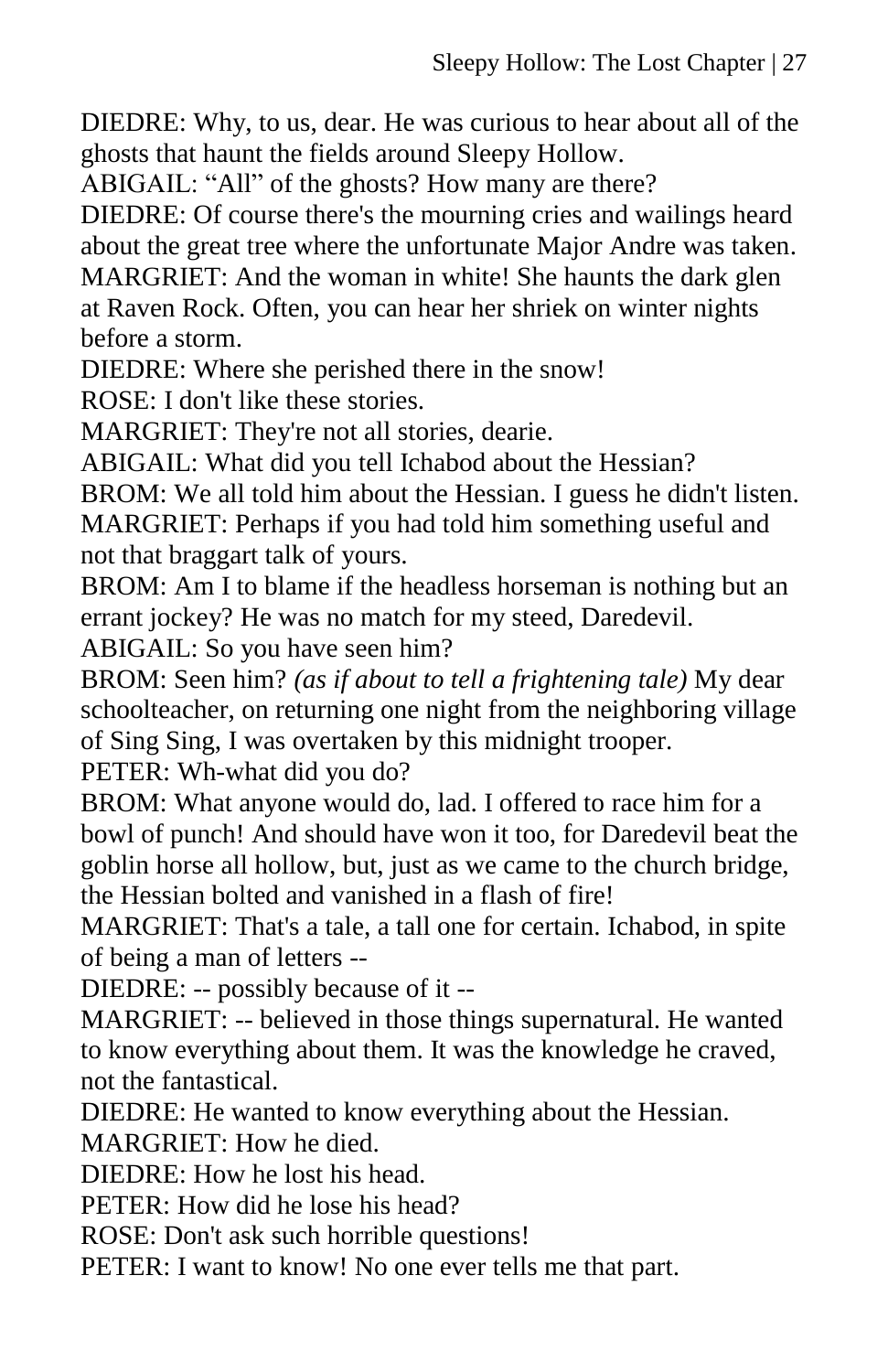HANS: He's a war spirit, a remnant, so that we might not forget the cost of freedom. Lost his head in battle and he's still seeking it. MARGRIET: Some say he lost it to an errant cannon ball. DIEDRE: The Hessians were soldiers, mercenaries; known for their brutality. Except for one, I've heard tell. You see, children,

this Hessian, before he lost his head, fell in love.

HANS: Oh, this. No, this is wistful longings of these old widows. DIEDRE: He fell in love with a woman here in Sleepy Hollow. MARGRIET: Yet they could never be together in life, for he was the enemy. The old residents chased him out. If you ask me, he didn't lose his head in battle.

DIEDRE: No, he lost it for love. It is said they promised each other that they would be together in the next life.

HANS: In the next life? Taking people's heads together for sport? PETER: However he lost his head, it must be what upset him so. ROSE: Is that why he haunts Sleepy Hollow? We hurt him.

CATHERINE: Maybe if we knew what happened we could help. HANS: You see what reading those books of yours incites them to do? Go after the Hessian. To help?! You'll get them all beheaded! ABIGAIL: You're frightening my students. I task you not to do so. BROM: You brought them in here, asking about Ichabod and the horseman. If the topic is too grown up for their innocent ears, then to that I blame you and say -- *(BROM points behind them all)* HEADLESS HORSEMAN HEADLESS HORSEMAN HEADLESS HORSEMAN!

*(The blue door BANGS open. The children scream. But there's no one there.)*

KATRINA: Brom Van Brunt!

BROM: *(howling with laughter)* That door! Must be a storm coming in.

KATRINA: I'm so very sorry for his behavior.

DIEDRE: Indeed. Margriet, shall we? The hour is late and we don't wish to be caught on the path at the mercy of the Horseman.

*(The widows exit through the blue door, shutting it behind them.)* KATRINA: Brom, we are also leaving.

BROM: It was all in fun, see that one over there is laughing. HANNA: At what a buffoon you are, Brom.

KATRINA: Brom, if you won't walk me home, I can walk myself.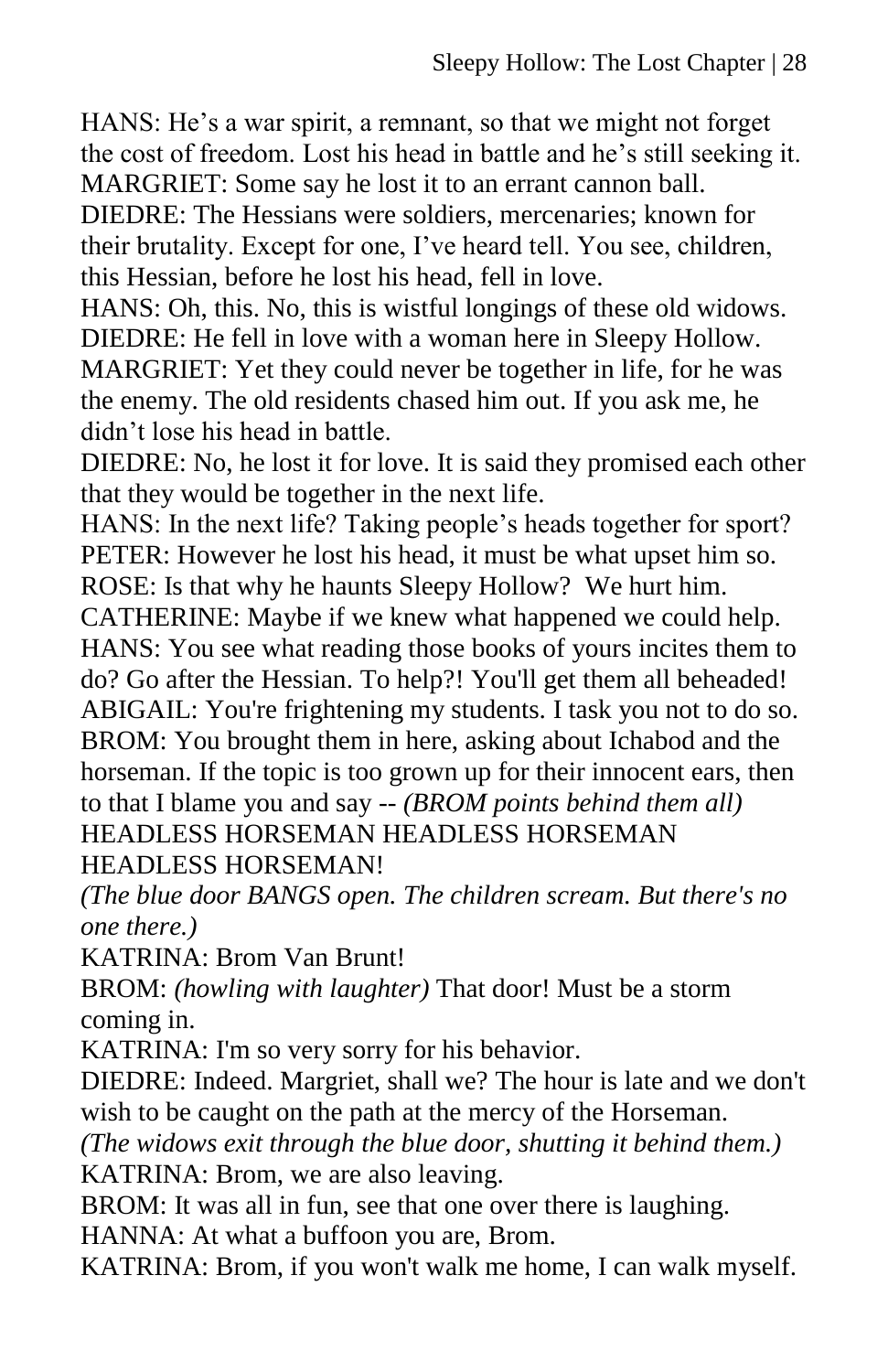BROM: Relax and sit, darling, we'll leave when I'm ready. Why has the music stopped?

*(BROM goes back to his table and drink as the music strikes up. The residents of the tavern go back to enjoying the night.)*

KATRINA: My future husband enjoys merrymaking and jovial pranks a bit more than perhaps he should.

ABIGAIL: You needn't apologize, or you shouldn't have to.

KATRINA: Brom has a sweet heart; he might let it show if not for his foolish pride in front of the Sleepy Hollow Boys.

ABIGAIL: As long as you can see it, that's all that matters. Here -- *(ABIGAIL removes something from her pocket.)* -- take this

necklace as a blessing upon your wedding.

KATRINA: Abigail, I couldn't possibly accept this, it's beautiful. It looks much too expensive for a... for...

ABIGAIL: For a school teacher?

KATRINA: For a stranger.

ABIGAIL: I found it at the school house, but it doesn't belong to any of the students.

KATRINA: At the schoolhouse?

ABIGAIL: Yes.

*(KATRINA gingerly takes the NECKLACE.)*

ABIGAIL *(Cont'd)*: Do you recognize it?

KATRINA: No... I'm afraid I don't.

*(KATRINA goes to hand it back.)*

ABIGAIL: As I said, consider it a gift. I think it was meant for you.

KATRINA: Perhaps so. Listen, Abigail, if you do find Ichabod... if he's alive... please tell him I'm sorry. I'm so sorry.

ABIGAIL: Why are you sorry?

KATRINA: I must go. Thank you for the gift.

ABIGAIL: I never meant to upset you.

KATRINA: Watch for the storm. They're quite sudden here.

*(KATRINA rushes out through the BLUE DOOR into the night as* 

*SARAH returns from the kitchen.)*

SARAH: Is Katrina alright?

ABIGAIL: I have no clue. However, someone should make sure. *(THEY all look to BROM, who is showing PETER how to carve words into a table.)*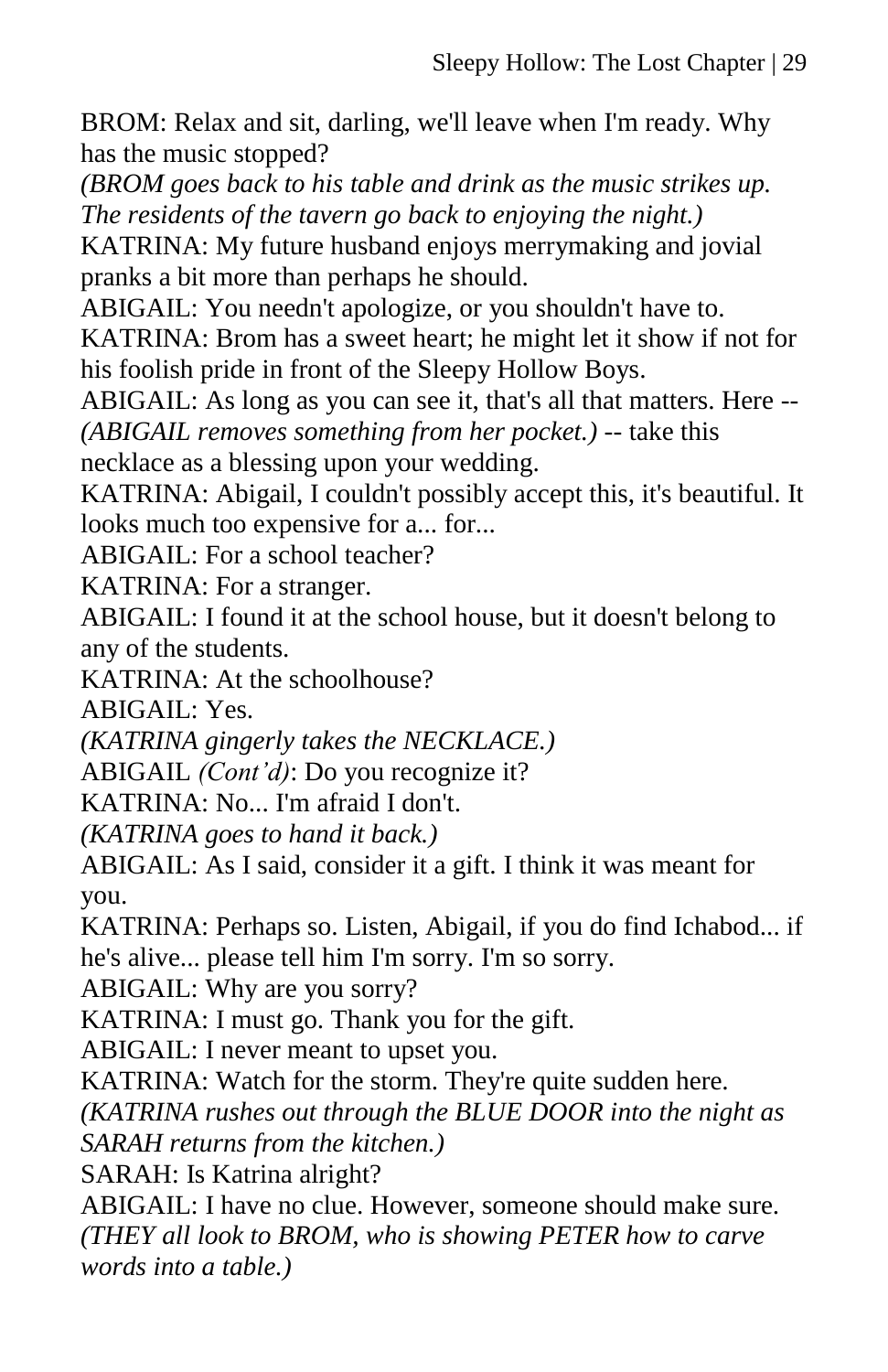BROM: The trick, Peter, is to carve nice and slow as to not draw the ire of the establishment.

HANNA: Hey, Buffoon.

BROM: What?

SARAH: Don't answer to that, Brom. It's embarrassing.

HANNA: Your bride left. You might want to find her.

*(BROM gets up, prepping to leave. HE pockets his knife.)*

BROM: *(to Peter)* A few years, Peter, and you'll make a fine addition to our gang, the Sleepy Hollow Boys.

ABIGAIL: Please do not encourage him to follow in your path.

*(BROM heads for the door, but stops at the threshold.)*

BROM: Hey school teacher.

HANNA: Her name's Abigail.

BROM: School teacher, why do you want to find Ichabod?

ABIGAIL: Because if what happened to Ichabod is going to

happen to me, I'd like to be prepared when the horseman comes.

BROM: Then you're looking for the wrong person. If he's even

alive, Ichabod can't help you on this. You want to stop the

horseman? You need to find the horseman.

*(The music stops again.)*

HANS: That will bring his wrath upon us all.

BROM: Not the one who rides. The one who sleeps.

*(BROM exits through the blue door and the children gather around Abigail.)*

ROSE: There's another horseman?

PETER: A sleeping horseman?

ROSE: This is Sleepy Hollow, maybe that's why we're called that? SAMANTHA: That's not why.

ABIGAIL: He didn't mean sleeping, children. He meant resting.

CATHERINE: The horseman's resting place.

SAMANTHA: You mean the horseman's grave?

PETER: How will his grave stop him?

NATHANIEL: Because that's where it all started.

ABIGAIL: Even if Brom is right, we wouldn't even know where to begin looking.

HANNA: I can think of one place. Where else do you find graves, but in a graveyard?

*(LIGHTS shift. End of scene.)*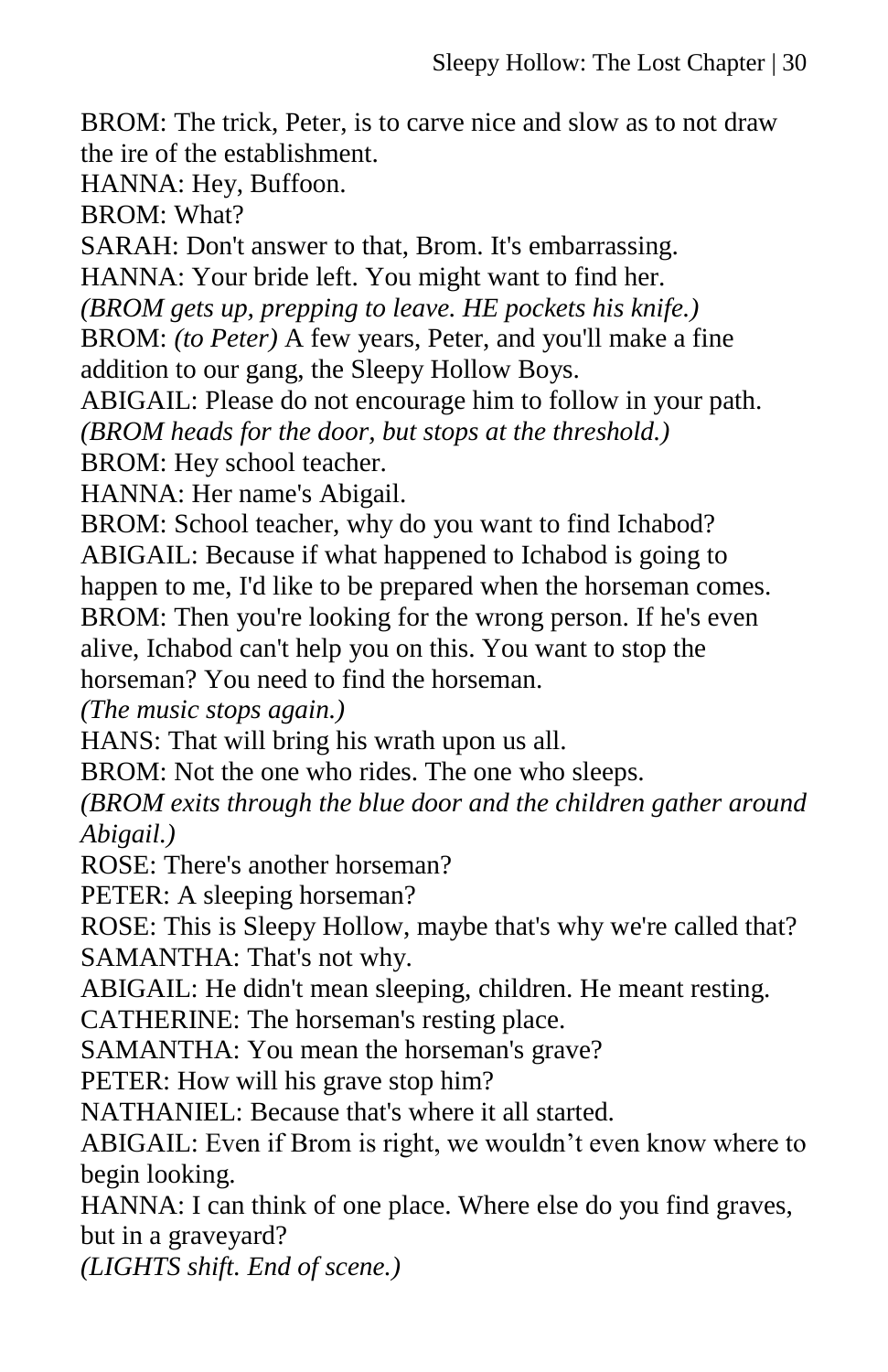# **SCENE SIX**

*(The tavern inn has vanished; we're outside of the town church and Sleepy Hollow graveyard. Gravestones populate the stage. ABIGAIL and the STUDENTS stand rigid at the entrance to the cemetery. It is DUSK.)*

NATHANIEL: We should not be here. We absolutely should not. ABIGAIL: I thought the church graveyard was Holy ground. The horseman cannot tread here. CATHERINE: Who told you that? ABIGAIL: It's... common knowledge. About ghosts. HANNA: In which you did not believe, yesterday.

ABIGAIL: We'll be safe. We have each other.

CATHERINE: You mean he can't take all of our heads at once.

NATHANIEL: I want to go home.

ROSE: Me too! Please may we go?

HANNA: We are fine, there are no monsters here.

NATHANIEL: How do you know?

HANNA: Do you hear galloping, Abigail?

ABIGAIL: No.

HANNA: If she cannot hear it, then we are still safe.

NATHANIEL: For now.

ABIGAIL: Follow me. Let's be quick about it and then we'll get each of you home.

*(SHE moves into the cemetery. Slowly. They follow. Slowly.)*

ROSE: We don't know which one it is.

ABIGAIL: Yes, that could prove a problem.

*(There is a FLASH of LIGHTNING.)*

PETER: The storm's coming.

*(And a roll of distant thunder.)*

SAMANTHA: It's a ways off. Several miles.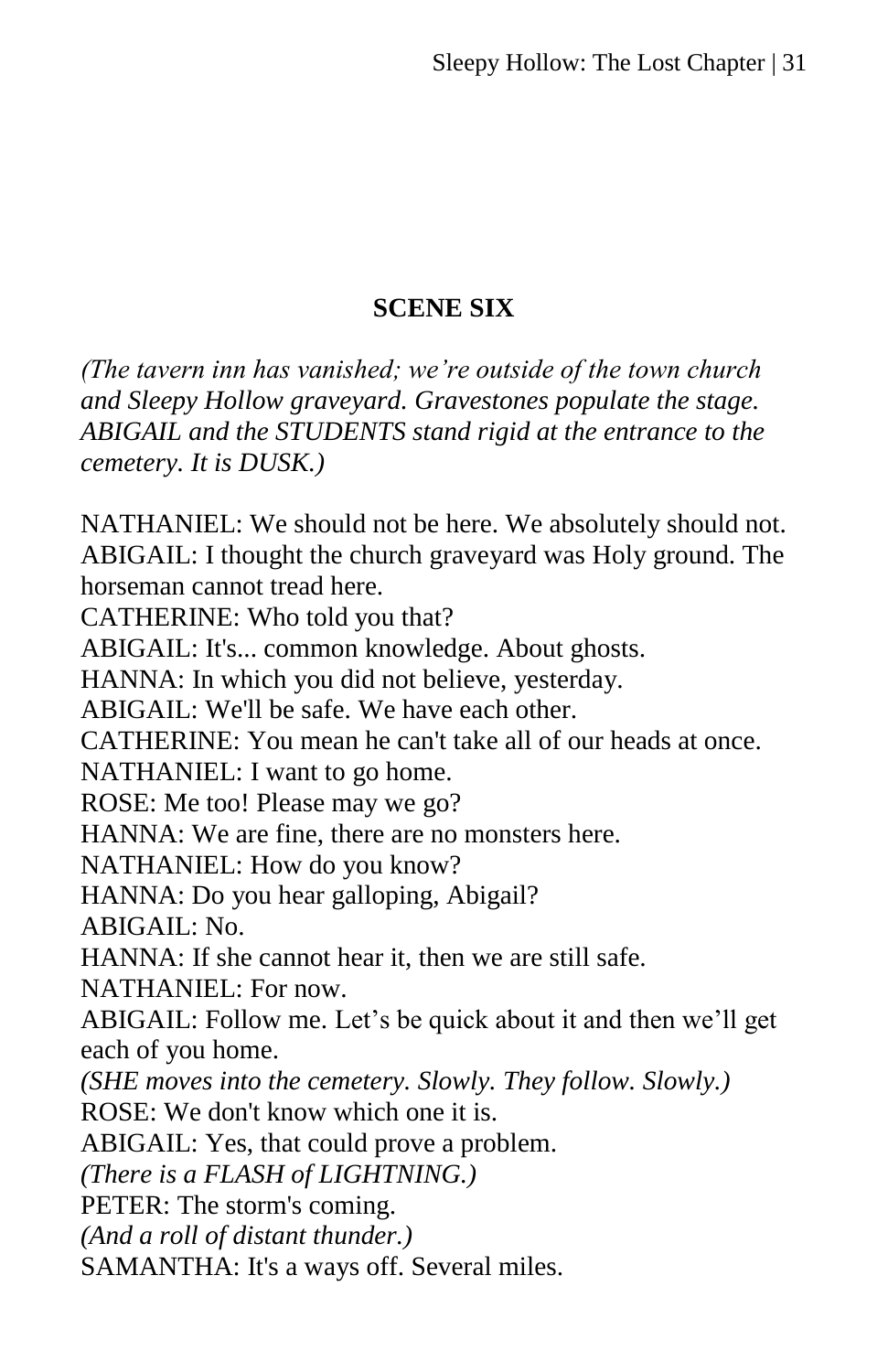ABIGAIL: Some of these are very old aren't they? Have there been people here that long, in Sleepy Hollow?

HANNA: Many of these are from the Revolution, but people were here long before that.

CATHERINE: Maybe a hundred years.

ABIGAIL: Well, we can't exhume them all.

ROSE: Exhume?

ABIGAIL: Perhaps better you don't know... Wait, look! This one over here --- this grave has been disturbed. It could be his.

CATHERINE: Yes, except look at the name. It's a woman's grave. PETER: Looks like somebody dug through it. Was it the Hessian? SAMANTHA: No, silly, it was most likely the grave robber.

ABIGAIL: Grave robber? And haunted woods? And a headless horseman? How in Heaven's name did anyone ever think this hollow sleepy?

*(Another FLASH of LIGHTNING.)*

HANNA: Maybe we should come back when the sun rises? ABIGAIL: The horseman won't wait until sunrise.

*(A crash of THUNDER.)* 

SAMANTHA: It's getting closer.

CATHERINE: We should head home or take shelter in the church. HANNA: I'm inclined to agree with Catherine. Once the rain starts, we won't be able to search. We should go inside.

ABIGAIL: Hanna, there is something here. I can feel it. Something we are meant to find. Trust me, believe me.

*(Another FLASH of LIGHTNING. This one brighter than the rest and brings with it a loud crash of thunder. The younger children scream and hide behind ABIGAIL. There, deep in the cemetery, they all see it, the CLOAKED FIGURE.)*

HANNA: Abigail! The Horseman!

*(HANNA places herself next to ABIGAIL, protecting the students.)* ABIGAIL: Get everyone inside the church!

HANNA: I'm not leaving you out here with that thing.

ABIGAIL: The children are what matters.

*(The CLOAKED FIGURE steps towards them. The children scream.)*

HANNA: Wait! Look. Look at him... look closely.

ABIGAIL: He's not headless.